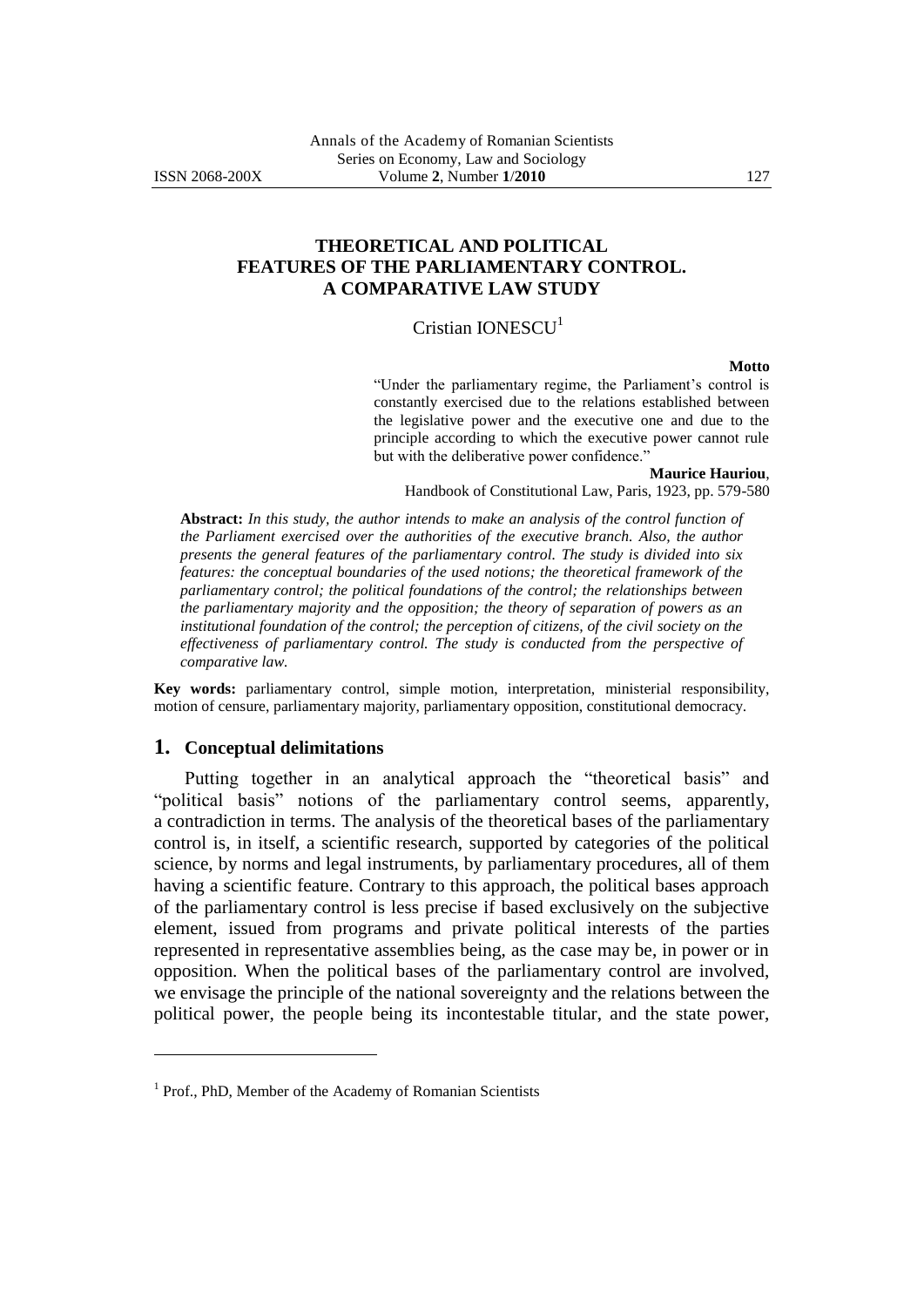which is a temporary delegated power by the electorate to certain representatives elected at national level. According to the special relationships existing between the nation and the representative assemblies, these latter ones exercise the control over the executive power in the people"s name, not in the own name. From this perspective we speak of political bases of the parliamentary control. Beyond this meaning of the term, which is a correct one, scientific, in the usual language, the political control exercised by the Parliament over the Executive, generally speaking, and over the Government, in particular, is often interpreted according to the interests and the objectives of the parliamentary parties.

The motions presented in the Parliament of Romania, unfortunately proves that either the parliamentary opposition or the parties from the coalition in power have made of the exercise of the national sovereignty their own problem, leading a private war one against the other, but with the instruments of the constitutional democracy. In our opinion, such parliamentary behaviour contravenes to the spirit of the Art.2, par. 2 from the Constitution of Romania, according to which "no group or person may exercise sovereignty in one"s own name".

Nevertheless, the theoretical bases can"t be separated from the political ones of the control exercised by the legislative for over the public executive authorities. And this because the political element is always interrelated to the scientific one issued from what the academic environment usually understands by "science" and, within our debate, by political science.

In the governing art there is a fundamental principle, unfortunately misunderstood by certain Romanian politicians, namely: "Science without politics can come forward by means of the theoretical rational arguments force; politics without science lead to nowhere, or rather leads to power loss".

I hardly mentioned this problem because I attentively followed and examined, from inside the Parliament of Romania, the parliamentary control activities, drawing the conclusion that most of the motions, interpellations and questions presented by senators and deputies to the members of Government, the budgetary debates were marked by private interests of the parliamentary groups involved, namely the political parties rather than of the electors'. I don't know cases when the answers given by the members of Government to the questions presented to them or the answers to the interpellations satisfied those who formulated them. No motion was passed. No minister against whom a motion was initiated has recognised in his / her speech from the Chamber of Deputies or the Senate rostrum, that at least a small part of the content of the motion can be backed. The arguments presented by the signers of the motions in order to back their action were rejected by the political vote of the parliamentary majority and, sometimes, ridiculed even by its very representatives.

To be objective, I have to add that the presented situation concerning the parliamentary control exercise in Romania is not, essentially, particular compared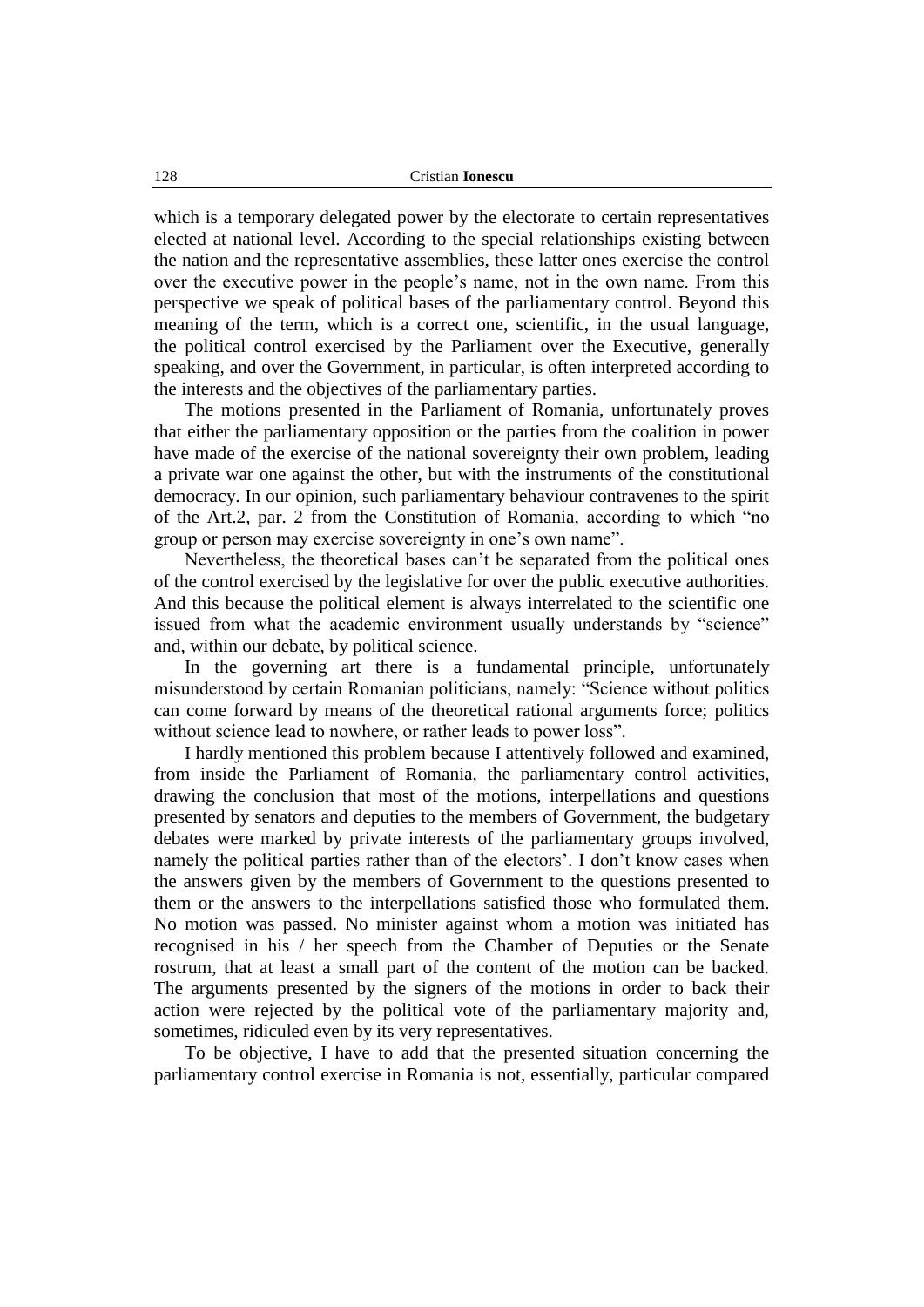to other representative assemblies, due to the golden law of democracy: "the majority decides".

That is, therefore, the reason why in my exposition I"ll try to interweave the theoretical analysis of the constitutional and regulatory instruments concerning the parliamentary control with the political analysis of their exercise referring, on a more general level, to the relations between Parliament and Governments**<sup>2</sup>** .

### **2. Original and doctrinaire sources of the parliamentary control**

As for the theoretical and political bases, strictly speaking, of the parliamentary control these have their original sources in constitutional documents and in classical works of political philosophy, some of them with a significant age, others adopted or published during the evolution of European and North-American constitutionalism process. We don"t consider, in the present exposition, making an exhaustive presentation of the doctrinaire and institutional sources of the parliamentary control, nor do we consider drawing a history of these ones, although this theme is inciting.

We find in the Declaration of the Rights of Men and of the Citizen, adopted in August 1789, the principle of the rulers responsibility towards the people, so that the acts of the legislative power and of the executive one may be, at any moment, compared with the aim of any political institution. Here is an essential reference to the relations between political and theoretical, the acts of the legislative power and those of the executive one reflecting the political interest – as conceived by the majority in power – and "the aim of every political institution" being specified with scientific rigour within the Constitution.

Two distinct texts of the Declaration substantiate the natural right of the citizen to control the Ruler.

Art. 14 of the Declaration stipulates that "the citizens are entitled to ascertain by themselves or by means of their representatives the necessity of the public contribution and freely accept it, to follow up the given destination, to establish the quantum, the bases, the perception and the duration of this contribution".

Next to this text of principle, Art. 15 of the Declaration specifies that "the society is entitled to question any civil servant for the way he fulfils his / her duty"**<sup>3</sup>** .

It can be stated, with firm belief, that the philosophy of the Declaration of the Rights of Men and of the Citizen substantiate the natural, inalienable and sacred rights of the human being, which ignoring, overlooking or disregard "are the only

<sup>&</sup>lt;sup>2</sup> We shall not refer in this study to the criminal or civil responsibility of the Government members for the way they exercise their mandate, but only to their political responsibility.

**<sup>3</sup>** Stéphane Rials, Declaraţia drepturilor omului şi ale cetăţeanului, Ed. Polirom, Iaşi, 2002, p. 16.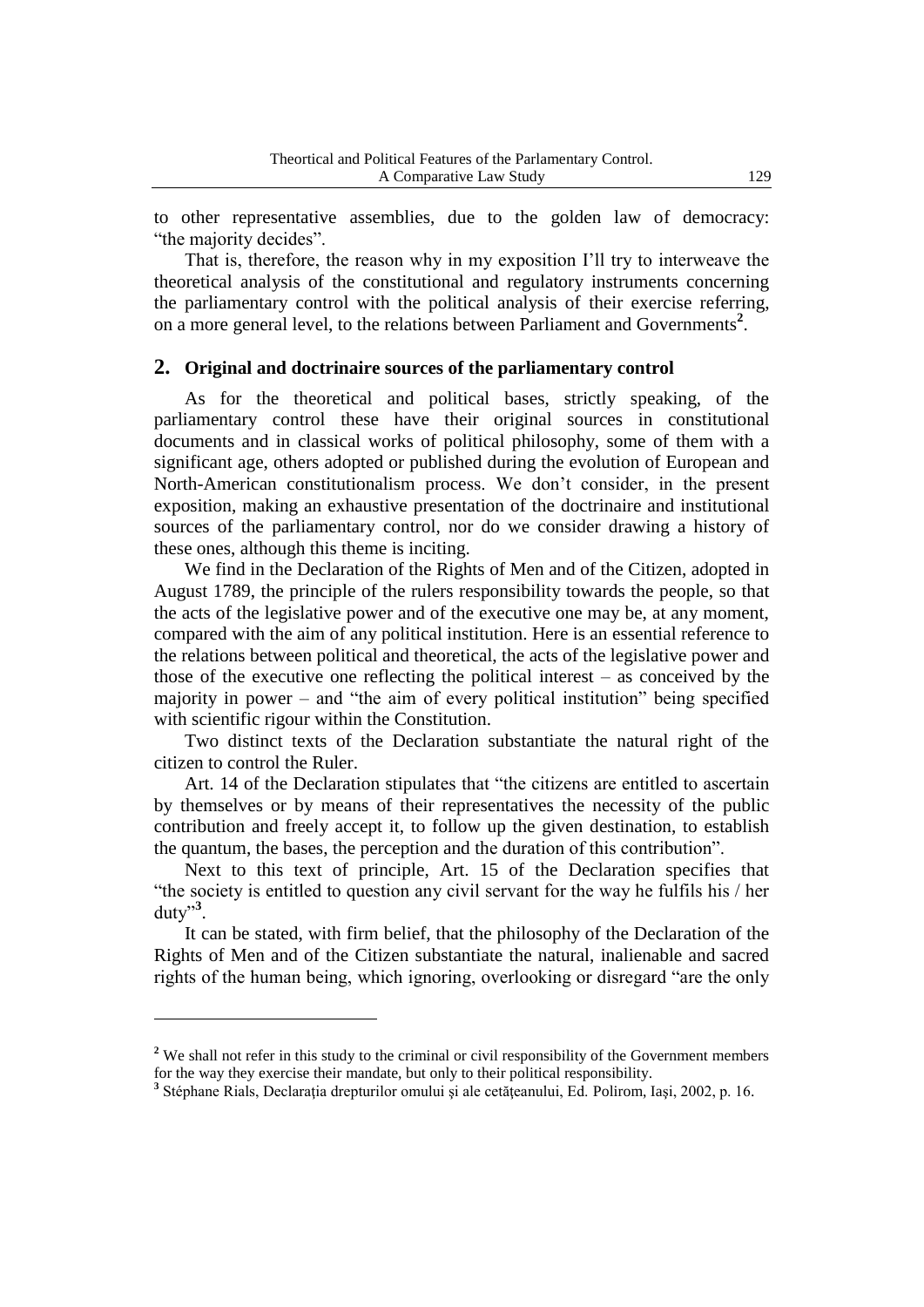causes of public unhappiness and of governments corruption"**<sup>4</sup>** . The Declaration catches here with a great evoking power the spirit and the ideology of the 1789 French Revolution, namely: the fight against the despotic regime, where neither the people, nor its representatives in the states assemblies disposed of efficient control instruments over the executive power, in particular over the royal Administration. The simple reading of the Declaration shows that its aim consists in outlining a representative governance in which the authority issues from the nation, and the public force should be set up and exercised "in everyone"s benefit and not in the personal gain of those to whom it's entrusted"<sup>5</sup>. For this purpose, it was necessary to institute the principle of ministerial responsibility, as well as instruments and procedures of parliamentary control over the Cabinet members.

The 1791 Constitution took from the Declaration of the Rights of Men and of the Citizen the principle of responsibility of the Cabinet members, specifying in Art.5, Title III, Chapter II, Section IV, that "the ministers are responsible for all the offences committed by them against the national security and against the Constitution". In Art.1 of Section I of Chapter III of the same title, it is conferred to the legislative power the competence to bring in front of the High National Court the guilty ministers and the principal agents of the executive power**<sup>6</sup>** .

In order to avoid conceptual confusions we want to specify that ministerial responsibility is distinct from the exercising forms of parliamentary control, although between the two theoretical categories there are some interferences due to another concept, namely that of "Governmental responsibility"**<sup>7</sup>** .

The ministerial responsibility institution is of British origin being formally recognized and institutionalized in solemn procedures in the XVII<sup>th</sup> century, according to the principle that the king"s ministers "must be accepted by Parliament"<sup>8</sup>. If the legal institution of ministerial responsibility imposed itself in a decisive way in the XVII<sup>th</sup> century, it must be mentioned that the first cases of accusation of a member of the British royal Administration originates in the

**<sup>4</sup>** Preamble of the Declaration of the rights of men and of the citizen, in Jacques Godechot "Les Constitutions de la France depuis 1789, Flammarion, Paris, 1995, p. 33,

**<sup>5</sup>** Art. 12 of the Declaration of the rights of men and citizen,

**<sup>6</sup>** Jacques Godechot op.cit. pp. 50-51,

<sup>&</sup>lt;sup>7</sup> The political responsibility of the Government implies, in the parliamentary regimes, its obligation to resign if loosing the confidence of the representative Assembly. See also Guy Hermet, Bertrand Badie, Pierre Birnbaum, Philippe Braud: Dictionnaire de la science et des institutions politiques, Ed. Armand Colin. Paris, 2000, p. 255 ; Olivier Duhamel, Yves Mény : Dictionnaire constitutionnel, PUF ; 1992, pp. 927-929 ; Maurice Block : Petit dictionnaire politique et social, Perrin et C<sup>ie</sup>, Libraires – Editeurs, Paris, 1896, p. 682,

**<sup>8</sup>** Constantin G. Dissescu, Dreptul constituţional, Editura Librăriei SOCEC & Co., Bucureşti, p. 241, Ernest Glasson. Histoire du droit et des institutions politiques, civiles et judiciaires de l"Angleterre, Vol. 5, A. Durand, Pedone/Lauriel, Editeurs, Paris, 1883, p. 428.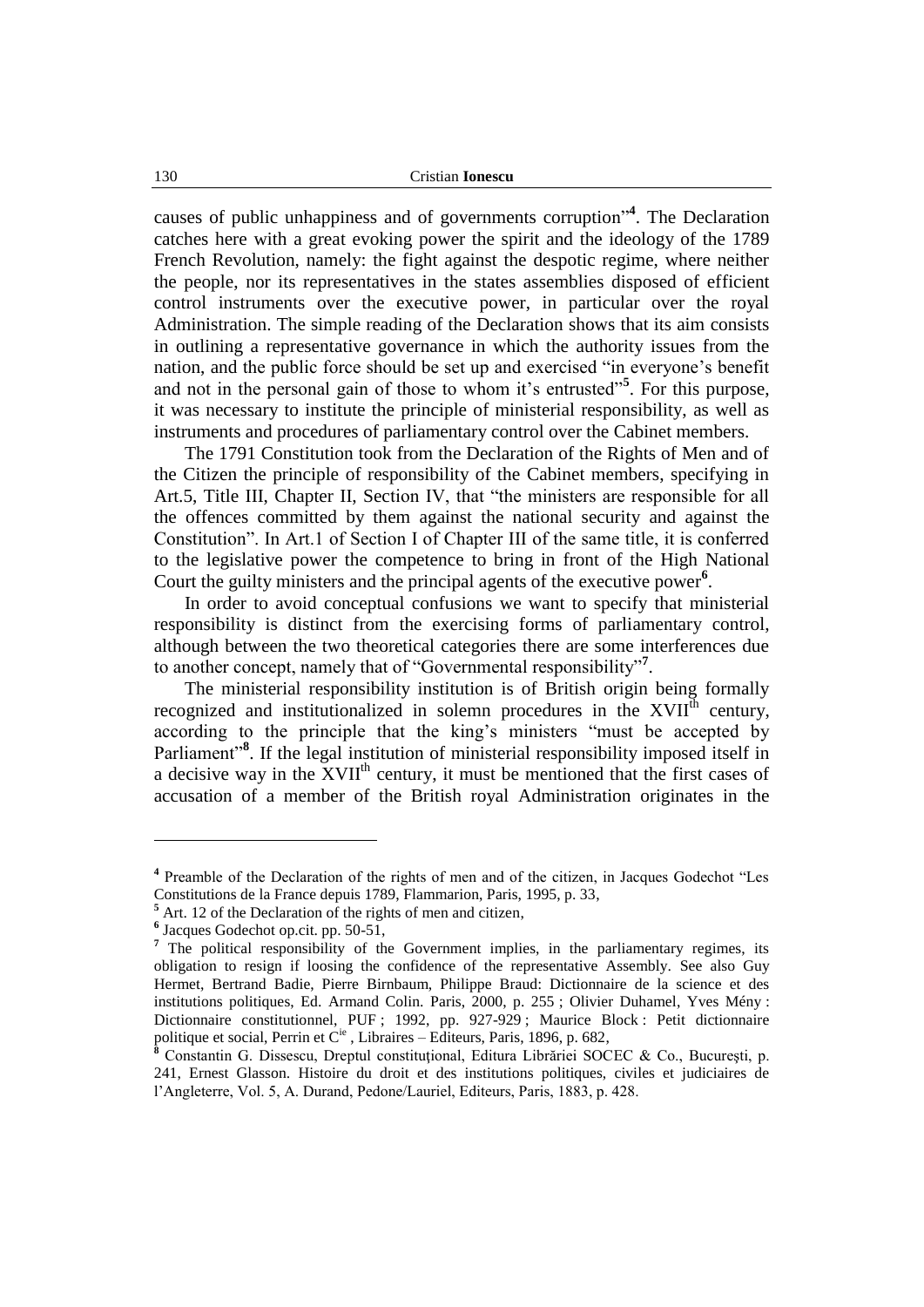king's Edward the  $II<sup>nd</sup>$  time  $(1327-1377)<sup>9</sup>$ . As mentioned, with keen observation, in the Romanian administrative doctrine, the political responsibility of the Government appears on "the accomplished evil" field. It implies, therefore, starting a special procedure and materializes, ultimately, in a constitutional sanction<sup>10</sup>.

It's in the nature of the parliamentary regime itself that the control methods refer to acts of Government that this one already carried out, or to public policies the Government committed itself for, either by means of the governing program, or through a special declaration**<sup>11</sup>** .

In the Declaration of Independence of the 13 British colonies from North America, signed on July 4, 1776, another originary principle of the parliamentary control is proclaimed: "Governments are instituted among men, deriving their just powers from the consent of the governed"<sup>11</sup>. Virginia Declaration of Rights, adopted in June 1776, is more precise than the Declaration of Independence, as regards the liability towards the people of those exerting public functions. Art. II of the mentioned document stipulates that "all power is vested in, and consequently derived from, the people; that magistrates – general term designating both the elected representatives and the executive power members exerting public functions (our note) - are their trustees and servants, and at all times amenable to them"**<sup>12</sup>** . The principle of liability towards the people can be also found in the Declaration of the Rights of the Inhabitants of Pennsylvania, where Art. IV stipulates that "all officers of government, whether legislative or executive, are their trustees and servants (our note: of the people) and at all time accountable to them."**<sup>13</sup>** .

The two texts of the Declaration of the Rights of Men and of the Citizen we have referred to, the constitutional principle enunciated in the Declaration of Independence of the United States, as well as the principle of magistrates liability towards the people, stipulated in the former British colonies Declarations of Rights have their sources in the European political philosophy of the XVII<sup>th</sup> and XVIII<sup>th</sup> centuries. They reflect the ideals of the British Commons and of the French illuminism expressed in their fight against the monarchic absolutism and

**<sup>9</sup>** Anibal Teodorescu, Tratat de drept administrativ, Vol. 2, Institutul de arte grafice, Editura Marvan, Bucureşti, 1935, pp. 120 – 121,

**<sup>10</sup>** Antonie Iorgovan, Tratat de drept administrativ, Vol. 2, Editura All Beck, Bucureşti, 2001, p. 413,

<sup>&</sup>lt;sup>11</sup> See also André Hauriou, Droit constitutionnel et institutions politiques, Montchrestienn, Paris, 1968, p. 798,

**<sup>11</sup>** Stéphane Rials, Op.cit., p.368,

**<sup>12</sup>** Idem, p.373,

**<sup>13</sup>** Idem, p.376.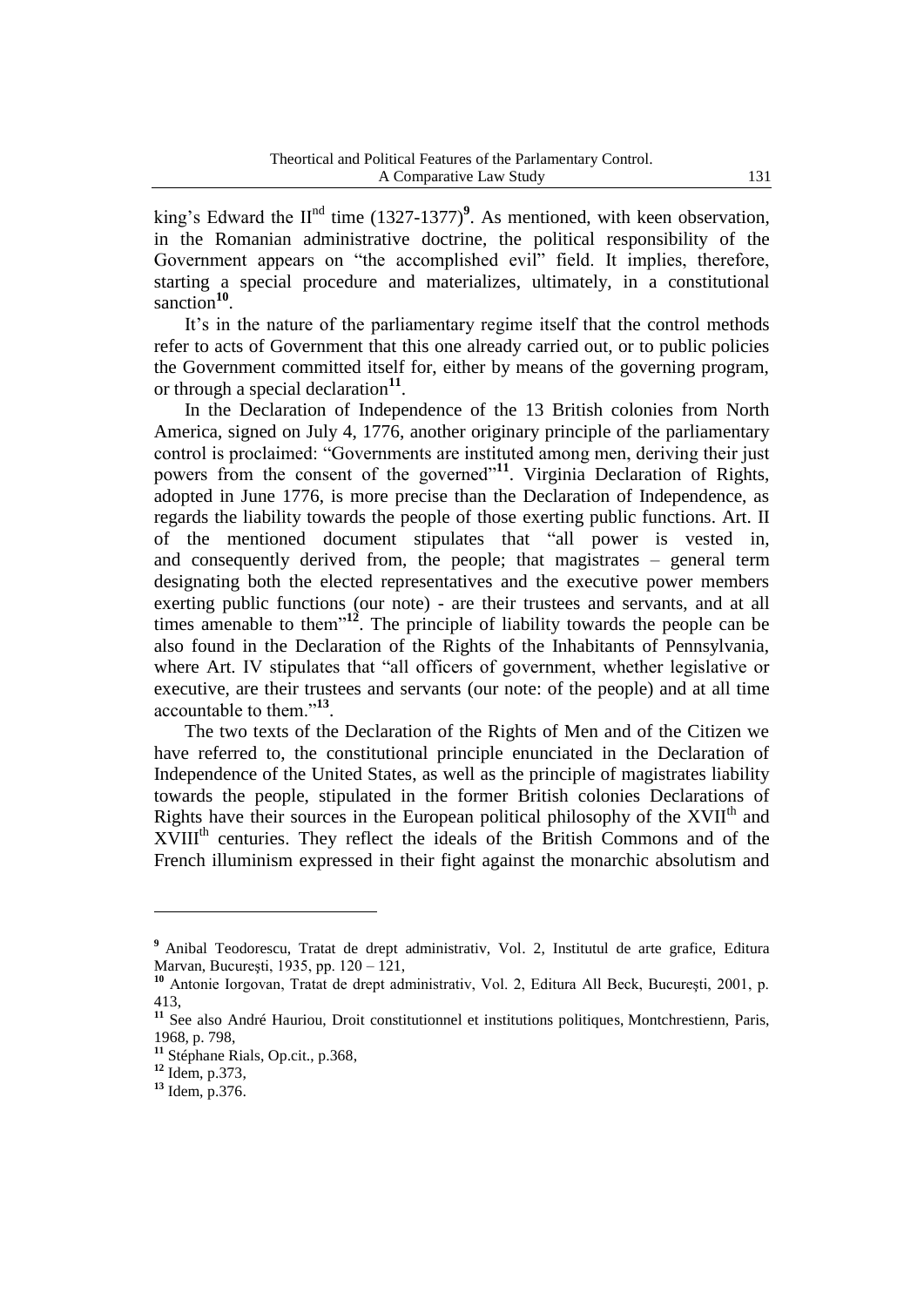have been formulated, among others, by thinkers as John Locke, Montesquieu, Jean-Jacques Rousseau and others. John Locke is among the first authors which founded the principle of the executive power liability towards the legislative assembly**<sup>14</sup>** .

Montesquieu substantiates the same principle of the executive power liability towards the legislative power for the way it applies the laws passed by Parliament<sup>15</sup>. One of the fundamental thesis formulated by Rousseau in The Social Contract regards the balance between the government"s power (State"s power) and the sovereign"s power (people"s power), this one having the right to control the magistrates and even to dismiss them.

### **3. Political bases of the parliamentary control**

If we attentively analyse any governing system we can draw the following three main conclusions:

- **a)** government is based on the people freely expressed consent by means of democratic procedures periodically resorted to;
- **b)** parliaments express the people sovereign will, temporary delegated to the representative bodies members;
- **c)** in the parliamentary regimes, the executive power assumes its political responsibility in front of the legislative assemblies.

According to the first conclusion, the people appoints by periodically expressed universal vote its representatives in the legislatives for and, in the parliamentary regimes, the last ones, at their turn, grant the vote of confidence to the Cabinet members. According to the third conclusion, governments are politically liable in front of the legislative assemblies for the modality of exerting the general leadership of the public administration. Both the Government political and administrative activities are under parliamentary control.

The three enunciated conclusions are, in fact, the political bases of the parliamentary control exerted by the representatives assemblies members upon the executive power. From the political point of view, the legislative assemblies parliamentary control legitimacy is founded on the constitutional principle of the

<sup>&</sup>lt;sup>14</sup> "When members of Legislative entrusted to others the power of executing the laws they made – says John Locke – they still maintained the possibility of regaining the power, when they have the appropriate ground for this, and of punishing any bad administration of laws". (John Locke, The Second Treatise on Leadership. Letter about tolerance, Nemira Publishing House, Bucharest, 1999, p. 149),

<sup>&</sup>lt;sup>15</sup> In a free State, says Montesquieu, the legislative power "has the right and must be empowered to examine how the laws it passed have been applied" (Montesquieu, The Spirit of Laws, The Scientific Publishing House, Bucharest, 1964, p. 202).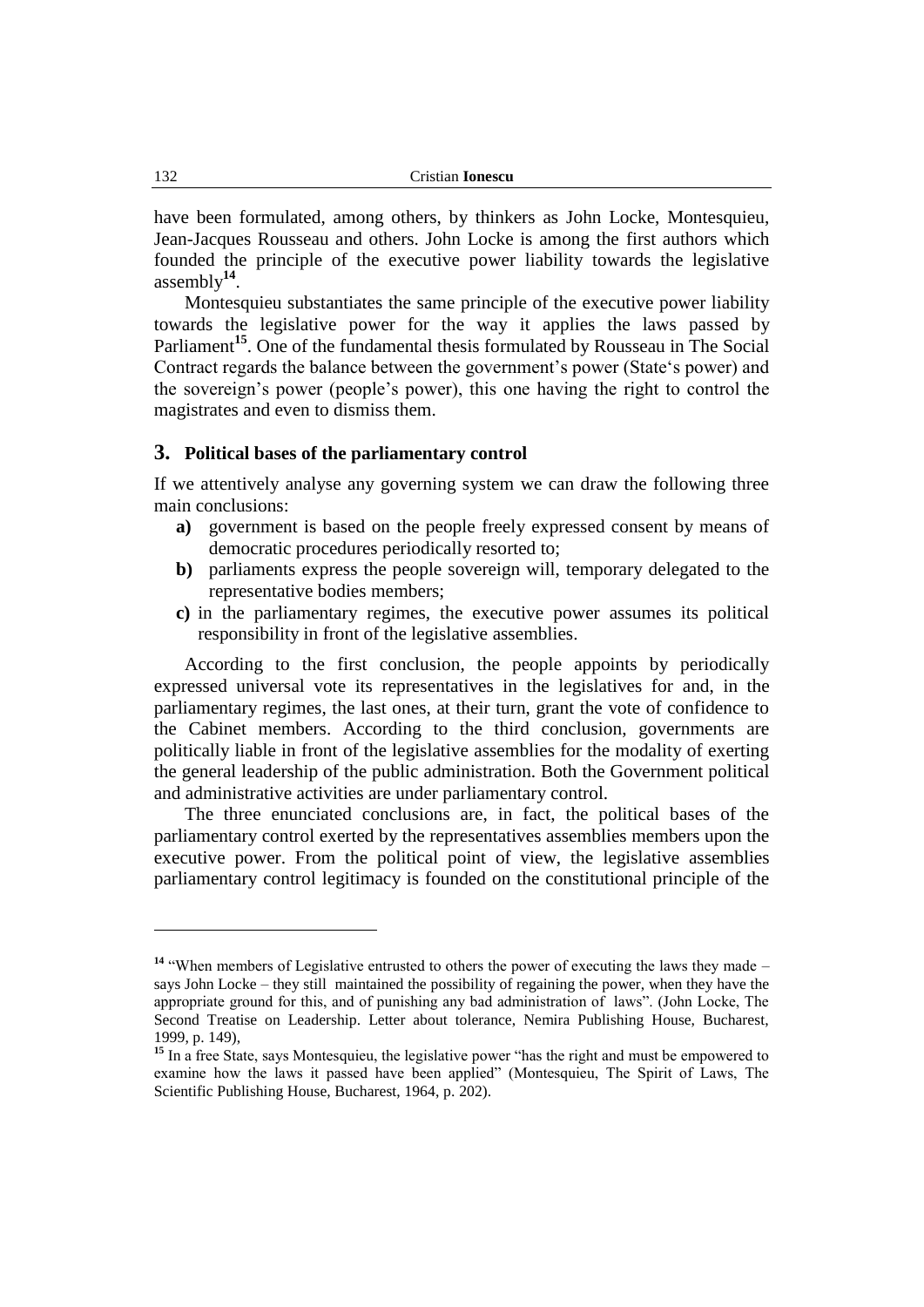people sovereignity. Thus, Art.61, par.1 of the Romanian Constitution stipulates that "Parliament is the supreme representative body of the Romanian people…". Another constitutional text, that is Art.69, par.1 develops the mentioned principle, stipulating that "in the exercise of their mandate, deputies and senators shall be in the service of the people".

Other European Constitutions contain similar texts also. For example, Art.1, par.2 of the Spanish Constitution stipulates that "national sovereignity is vested in the Spanish people, from whom emanate the powers of the State". Art.66, par.2 of the same Constitution stipulates, between others, that the Parliament controls the Government activity and Art.108 clearly stipulates that "the Government has a joint liability in front of the Parliament for its political management". Art.49, par.2 of the French Constitution solemnly stipulates that "the National Assembly may challenge the responsibility of the Government by passing the motion of censure". Art.94, par.2 of the Italian Constitution provides that "Confidence is granted or withdrawn by each Chamber through a reasoned motion and using the roll-call vote". According to Art.95, par.2 of the same Constitution, ministers are jointly liable for the Council of Ministers' activity and individually for their own ministers" activity. Art.101 of the Belgian Constitution stipulates that ministers are responsible in front of the House of Representatives. The Portuguese Government is responsible before the President of the Republic and the Parliament (Art.190 of the Constitution). It seems that the Portuguese Constitution establishes two categories of responsibility. Thus, it exists a political responsibility of the Government in front of the Republic Assembly (Art.191, par.2 of the Constitution), to which it is added the responsibility of the Prime minister before the Head of State. Except this responsibility, the whole ministerial team is responsible in front of the Parliament<sup>16</sup>.

The constitutional bases of the parliamentary control highlighting its political legitimity can be multiplied by means of references made to other numerous Constitutions. As any parliament is the result of the electors' vote, who give their support, expressed in various percents, to the different political parties participating in the electoral competition, it is natural that, from political point of view, the representative assemblies shall structure in parliamentary majority and opposition. In practice, the use and the efficiency of the parliamentary control instruments and procedures dependent directly on the parliament political configuration reflected in the majority and opposition composition. For the last one, it must be guaranteed the possibility of resorting without any restriction to the instruments of control on Government. Having the parliamentary majority

<sup>&</sup>lt;sup>16</sup> Cristian Ionescu, Regimuri politice contemporane, Editura All Beck, București, 2004, p.304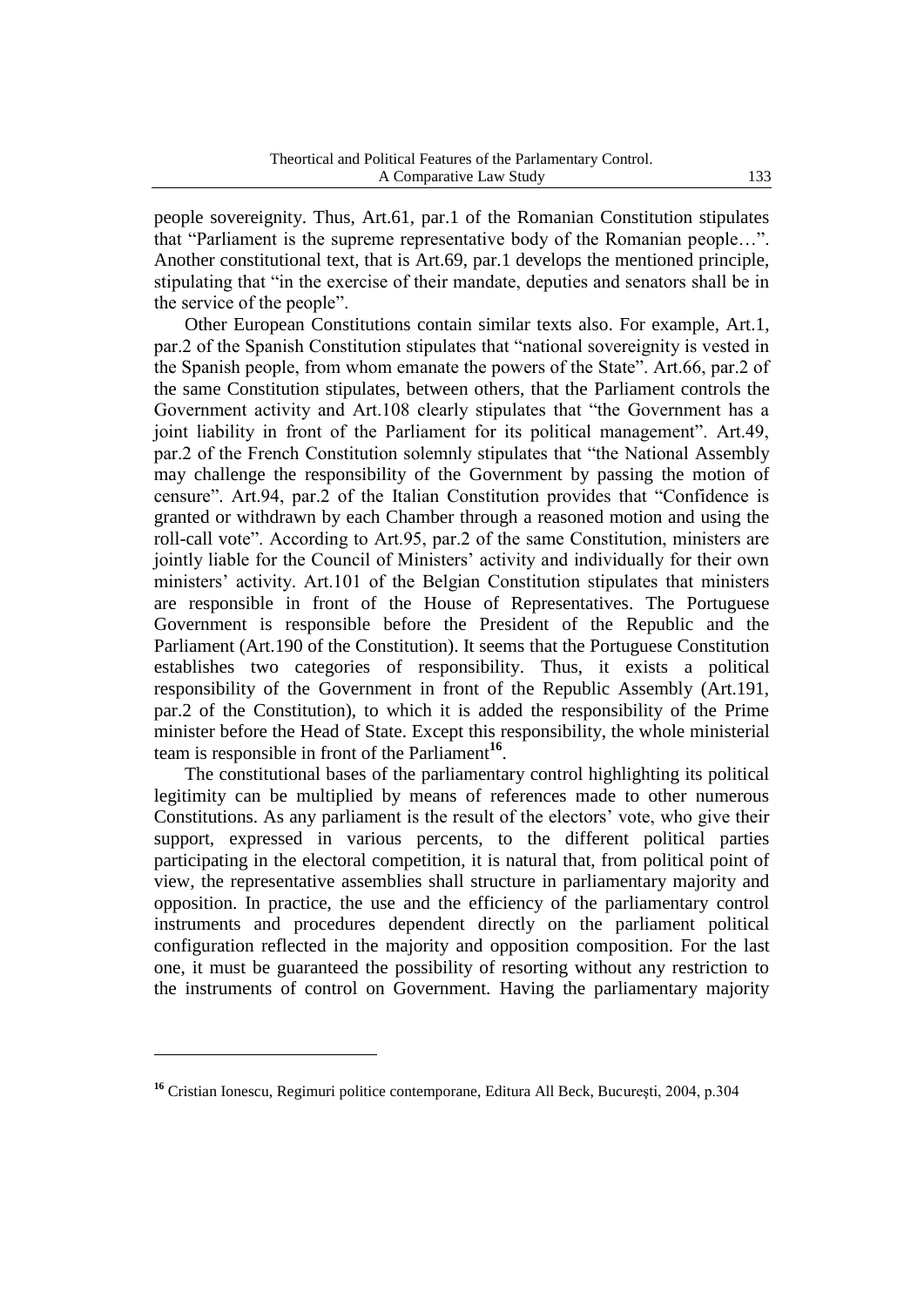support, the Government is protected of the opposition statutory attacks, which it rejects through the weight of the power"s majority vote.

## **4. Power distribution between the parliamentary majority and the opposition**

The process of a democratic government is taking place at two levels: the parliamentary majority level having, among other functions, the function of supporting the Government and the opposition level. It can be presumed that in all politically organized societies two power cores existed: the one concentrated around the leader and the other one representing interests, aspirations of the groups excluded from the government. Following the governing act modernization, the public opinion formation and expression by means of specific modalities and, later on, the representation in parliament of some minority groups interests which did not have a broad social basis, the majority and the opposition become more obvious and exert a coherent public activity, each of them having a common goal, that of taking over and maintaining the power gained.

The establishment of relations between the two cores/centers of power within the parliament is not a question of strict arithmetic deriving from their number of parliamentarians, but the result of political negociations between the leaders of the two parliamentary shares. Only ultimately, as a final option, the majority resort to the vote – the fundamental rule of democracy – for imposing before the oposition**<sup>17</sup>** .

The parliamentary majority can be defined as the capacity of a group or groups of parliamentarians of imposing by vote their initiatives which are debated in the legislative forums**<sup>18</sup>**. Generally, the opposition is defined as being the force made up of political parties or groups which disagree with the government or the political regime**<sup>19</sup>**. In this sense, the opposition's approach can be made at two levels: the parliamentary opposition (having at its disposal legal instruments of expression and being recognised by the governor) and the extra-parliamentary opposition (which in most cases is tolerated by the forces in office)**<sup>20</sup>** .

In a parliamentary regime based on uninominal majority scrutiny the delimitation between the majority and opposition can be easily made. The characteristic of such a regime is the fact that the parliamentary elections

<sup>&</sup>lt;sup>17</sup> The word majority derives from latin: "majoritas" means superiority,

**<sup>18</sup>** Olivier Duhamel, Yves Mény, Dictionnaire constitutionnel, PUF, Paris, 1992, p.617-619,

<sup>&</sup>lt;sup>19</sup> Regarding the issue of the relation between majority and oposition, see Jean-Louis Quermonne, Le gouvernement de la France sous la V-e République, Dalloz, Paris, 1983, pp.419-420; Ghită Ionescu, Isabel de Madariaga, Opoziţia, Editura Humanitas, Bucureşti, 1992, pp.20-26,

<sup>&</sup>lt;sup>20</sup> Cristian Ionescu, Tratat de drept constituțional contemporan, Editura All Beck, București, 2003, p.292.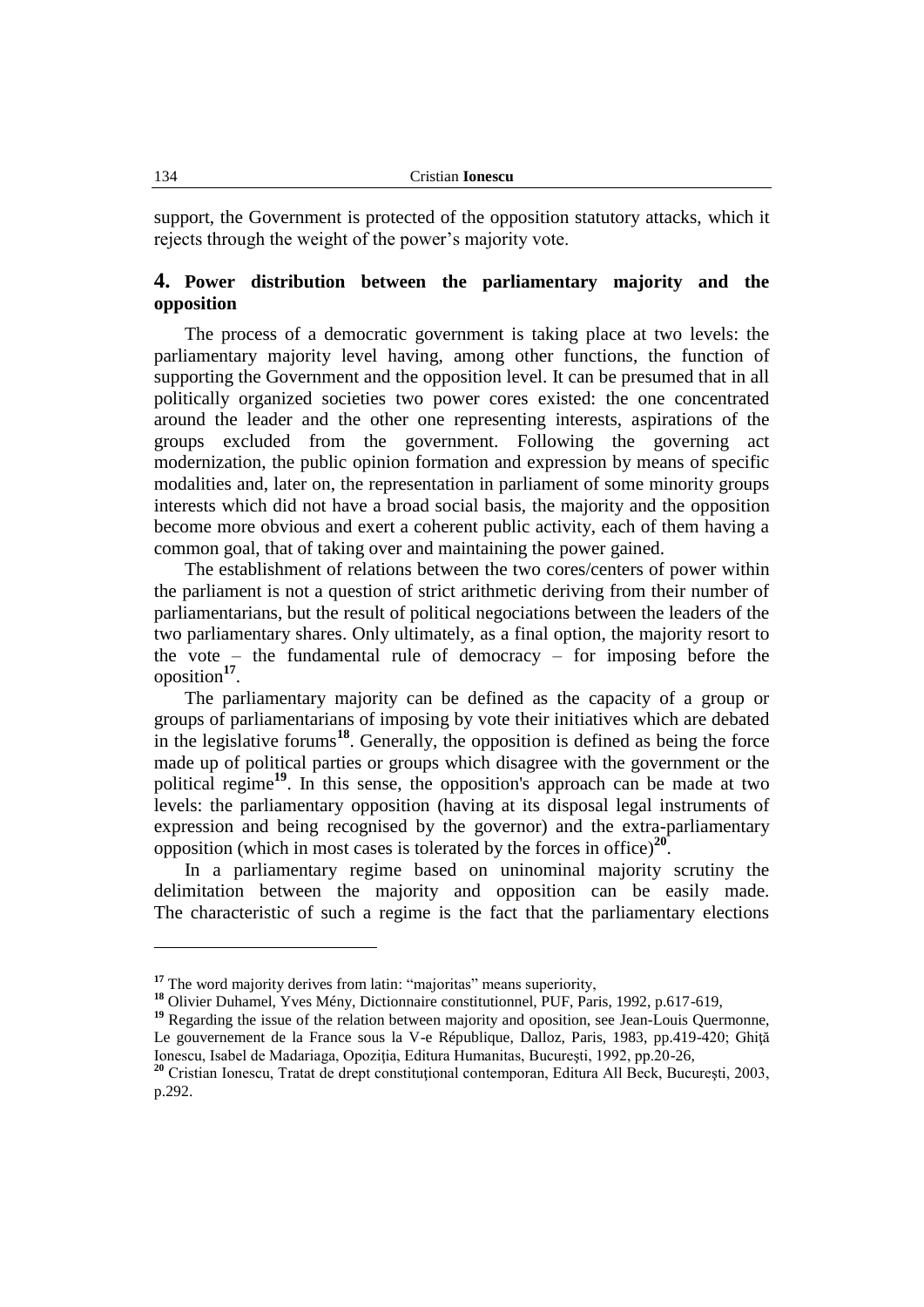winning party has a comfortable majority within parliament and the government benefits of the legislative forum permanent support.

In the political regimes based on proportional representation, within the parliament there are represented several parties with similar electoral weights; it is extremely difficult for any of these parties to obtain an absolute majority of mandates. In such a case, the rule is the setting up of parliamentary parties alliances: on the one hand, the majority alliance and, on the other hand, the alliances constituted by the opposition. Certainly, in the enunciated hypothesis, each of the minority parties which do not accept to become components of the majority, may consider itself an opposition party.

The main consequence of a faithful parliamentary majority setting up is the political stability provision, through which the governments can impose without any difficulty their governing programmes. But, the parliamentary majorities have also a virtual negative effect which "spares" the Government to be permanently dependent on the confidence granted by parliament. A government enjoying a faithful parliamentary majority can stimulate itself for exerting a *de facto* domination upon the reprezentative assembly either by a quick voting of the bills sent to its voting machine from the parliament or by minimalizing the idea of parliamentary control. But, it is not less true that such a government can be obliged at its turn to accept certain compromises in favour of some parliamentary majority components linked to or controlled by private economic interests.

But even in normal circumstances, where the political corruption issue doesn"t occur, a Government even tied with the parliamentary majority by its common political orientation, is seldom unconditionally supported, and inevitably will occur tendencies and conflicts that might become more frequent and more critical, if it comes to majority coalitions**<sup>21</sup>** .

Therefore, in political real life, political actors adjust their game to concrete circumstances, without breaching the constitutional framework of the power exercise.

These games do not cancel the importance of the majority, nor of the opposition. On the contrary, within modern parliaments, the non-existence of the binomial majority/opposition is unthinkable.**<sup>22</sup>** While the parliamentary majority has the principal function to legislate, the opposition limits itself to an enduring fight against the government and to designing an alternative governing program, only in order to take the power.

The opposition existence guarantees that the bills and all parliamentary initiatives of the government (programs, declarations, reports etc.) will be

**<sup>21</sup>** Pierre Pactet, Institutions politiques. Droit constitutionnel, Armand Colin, Paris, 1999, p. 114, **<sup>22</sup>** Idem p.293.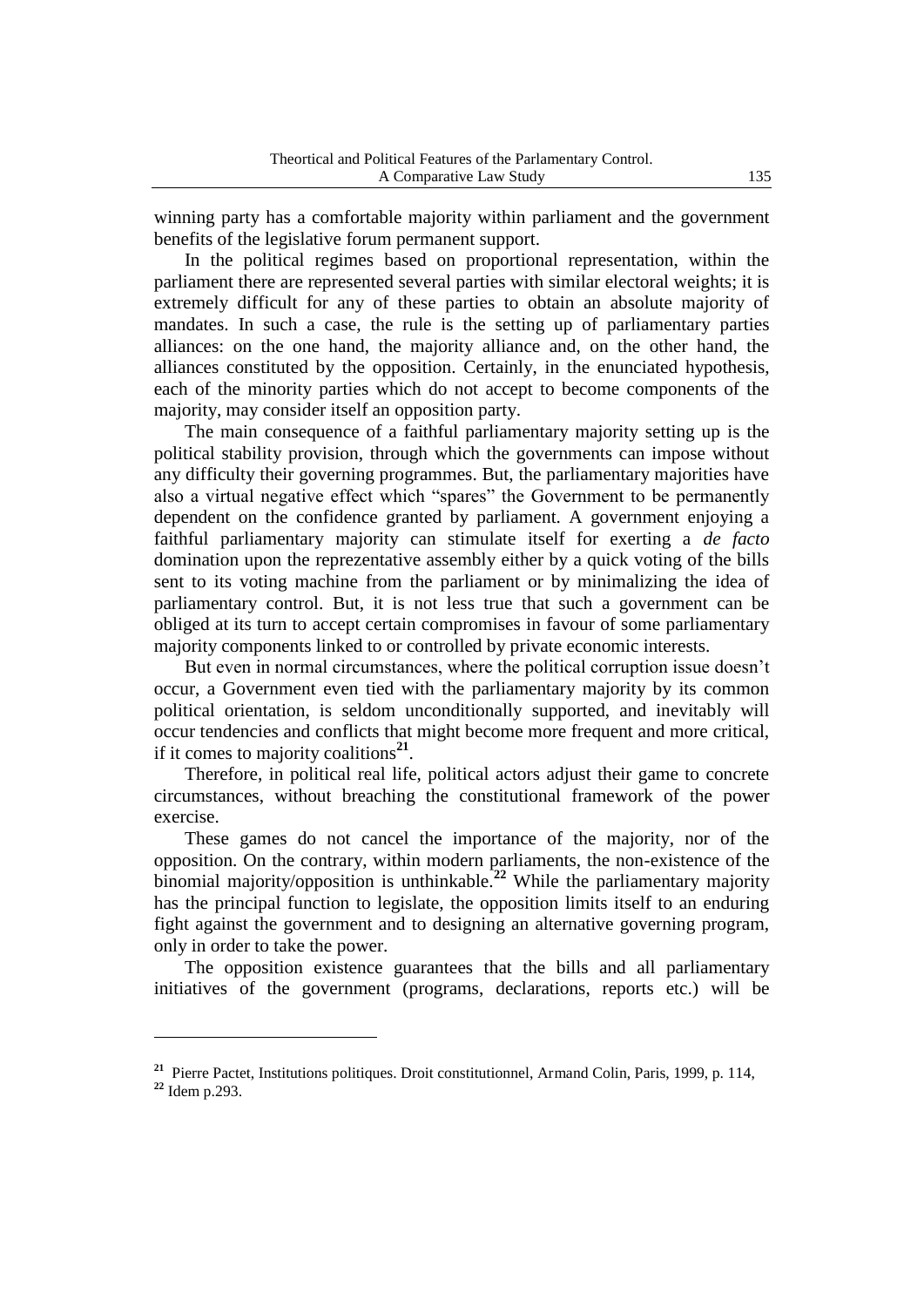thoughtfully scrutinized by the opposition, from a critical and constructive perspective. Such a constitutional mechanism makes possible the strengthening of the democratic quality of the legislative power, as well as of the political system as a whole.

Creating conditions for a genuine and trustworthy opposition to appear itself as a governmental alternative is an important function of any parliament. This function apparently goes up against the majority interests, a majority who wishes that more legislatures maintain political power. Actually, the parliament is the highest representative of the people and therefore it finds itself beyond party interests; the parliament is devoted to citizens' hope of being well governed, regardless of the party that took this responsibility**<sup>23</sup>** .

The relationship between parliamentary majority and opposition is not similar to a denial of the opposition by the majority.

One has to mention that, within democratic societies, the majority, as well as the opposition have a legitimacy derived from the number of votes as an outcome of parliamentary elections.**<sup>24</sup>** But, while modern constitutions forbid the imperative mandate and consider that the parliamentary mandate is representative, one can say that the voters are represented by both the majority and the opposition. The essential part here is that both the majority and the opposition should act through those legal mechanisms provided by Constitution and parliamentary rules of procedure.

While the majority rationally emerged from an arithmetical equation, the opposition has been the result of an enduring process to which contributed a variety of factors: sociological factors (the development of the public opinion), political factors (the splitting up and the fusion of minority groups within parliament), as well as juridical factors (the creation of a legal framework for the opposition functioning).

In any state of law, the opposition has a special statute and a multitude of methods to act in parliament.**<sup>25</sup>** The concept of "Opposition Statute" includes a number of written rules and parliamentary practices which define the opposition place and role within parliamentary organization and functioning. This statute is not necessary influenced by the political equation resulted from the weight of each parliamentary group; regardless of the number of parliamentarians, who, during a legislature, join the opposition, the latter should be granted certain rights and incentives to state its own identity, as an alternative to the majority political program. Although some authors assert that the opposition might become, in some

**<sup>23</sup>** Ibidem,

**<sup>24</sup>** Ibidem,

**<sup>25</sup>** Jean-Louis Quermonne, Op.cit., p.450.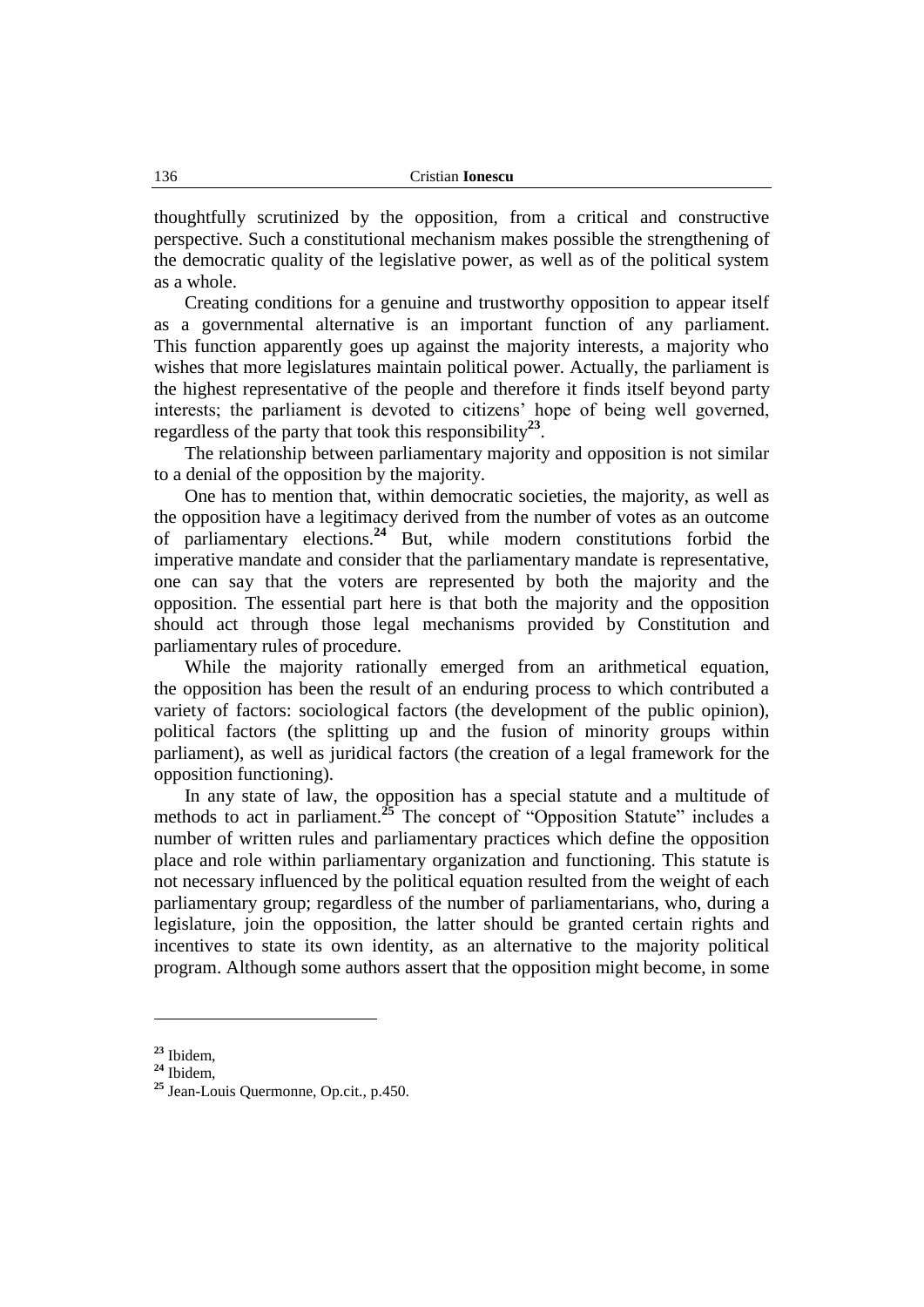western parliaments, a stylistic device, because the dominant parties are less willing for a dialogue with the opposition, renouncing to those traditional ways of negotiation, to compromises and consensus**<sup>26</sup>**, the binomial majority/opposition is unthinkable when it comes to democratic functioning of parliaments. The democratic functioning of parliaments depends, to a great extent, on the creation and compliance with an opposition statute which should allow to the latter to play an accountable and constructive role by:

- a) offering the presidency of some parliamentary committees;
- b) having the legal possibility to initiate the creation of some enquiry committees and within these committees the opposition should have more members than the majority;
- c) being consulted by the majority, when it comes to very important issues for the adoption of some political decisions, as well as when it comes to dissolution of the parliamentary assembly.**<sup>27</sup>**

Having in mind these minimal coordinates, one must not perceive the relationship between majority and opposition as a relationship of subordination of the opposition to the majority political parties or as an opposition censure. According to parliamentary general theory, the opposition appears as an efficient instrument by which the citizens and public opinion control the management strategy of the parliamentary majority and Government, as well as an alternative to the government.

In any parliament, the opposition should not have its numerical inferiority complex, but approach the political struggle competitively, meeting the following three principles:

- a) the opposition is an institutional factor and an essential element of the parliamentary democracy;
- b) the opposition has a formal role to deny officially and in an organized manner the government program;
- **c)** the opposition represents a political alternative to the parliamentary majority.**<sup>28</sup>**

**<sup>26</sup>** See Robert A. Dahl, *Political Opposition in Western Democracies*, Yale, 1996, pp.238,

**<sup>27</sup>** Hans Helmut, Moser, *Funcţionarea democratică a parlamentelor, proiect de raport prezentat Comisiei pentru relaţii parlamentare şi publice a Adunării parlamentare a Consiliului Europei,*  Strasbourg, 19 Septembrie, 1997, p.3,

**<sup>28</sup>** Cristian Ionescu, Op.cit., p.294.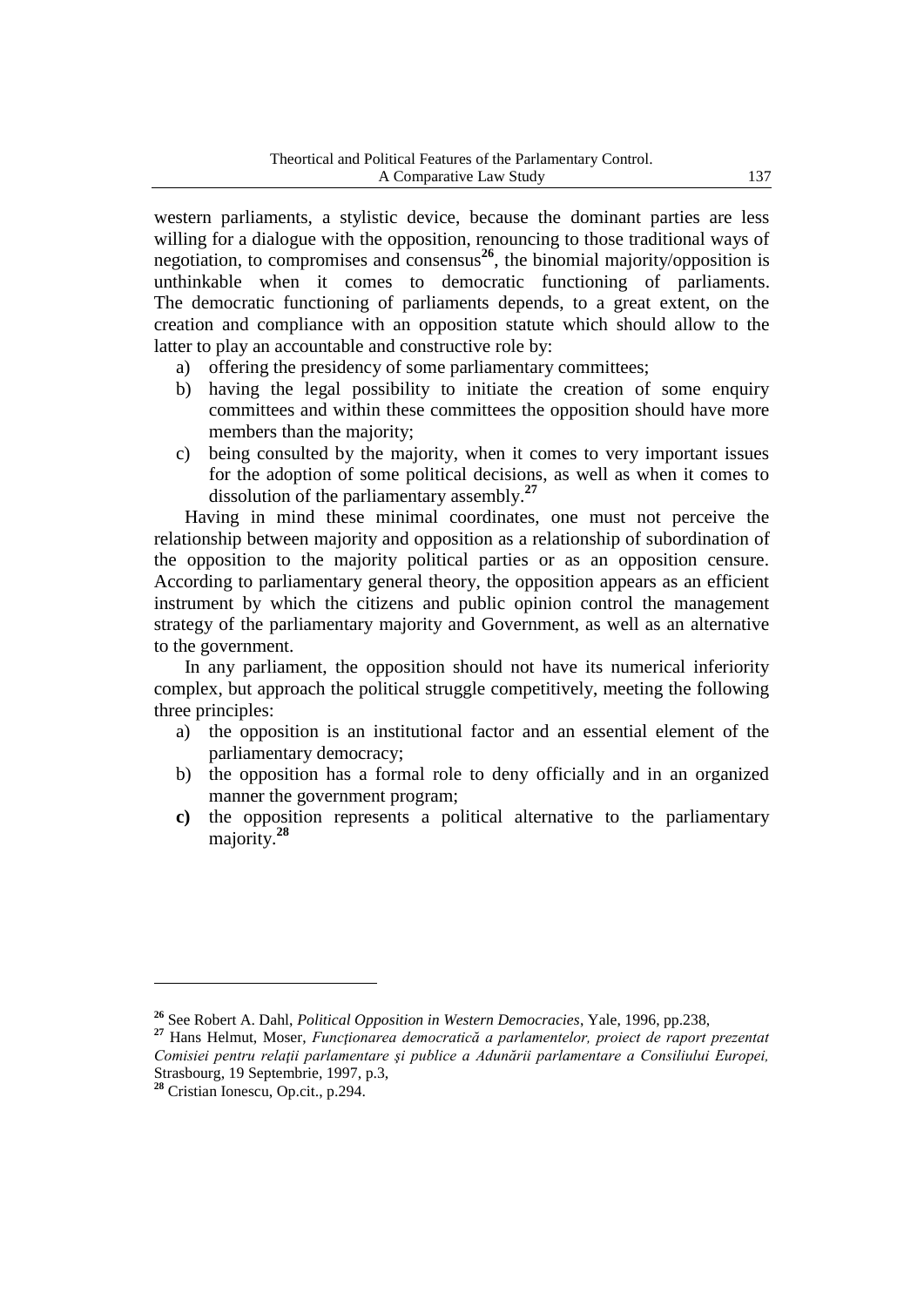### **5. The theory of separation of powers within the state and the parliamentary control extent**

If the idea of parliamentary control grounds itself on the sovereignty principle, which grants legitimacy to the government, and on the principle of representation, the material forms of the control and its magnitude depend on another principle, namely the separation of powers in state. Two ideas must be clarified here. The first one aims directly for the very relationship between the three powers.

Montesquieu had the intuition of an absolute and absurd separation of powers that would obstruct the governing process. If these three powers would not cooperate and impede each other in an unproductive and inefficient way, the result would be "a dead end, namely the impossibility to take any kind of action". The remedy for such an impasse is the cooperation of powers. "Thankfully to the nature, said Montesquieu, these powers are forced to cooperate, they have to work in common agreement".**<sup>29</sup>**

According to the separation of powers principle (legislative, executive and judiciary), the power is exercised by independent authorities with almost equal power shares. Concerning the jurisdictions attributed to them, each power (public authority) has a number of special competences which are the basis for specific activities (legislative, executive and judiciary) and a balance for their mutual relationships. According to the powers separation principle, none of these three powers prevail upon the other, cannot subordinate it or assume its responsibilities. Besides, each power has a legal and material possibility to survey the other one and to sanction it, if the latter tries to share supplementary competencies, either by taking over the competencies belonging to another power, or by adding new powers to those it already has.**<sup>30</sup>**

When the separation of powers principle has been included in constitutions, they brought it some changes concerning the cooperation of powers. There has been created what the constitutional doctrine calls "Checks and Balances", namely a mutual surveying of these three powers in order to rebalance their relationship.

If we consider abstractly and rigidly the powers separation principle, then we might notice no link between them; the principle so considered, applied to practical government circumstances, might generate chaos and public disorder, because these three powers are likely to act tyrannically. The remedy for such a functional inconvenient is their mutual cooperation.

**<sup>29</sup>** Montesquieu, Op.cit., p.204,

**<sup>30</sup>** Cristian Ionescu, *Principalele forme de interferenţă a instituţiilor în guvernare în statul de drept*, în "Studii de drept românesc" no.2/1995.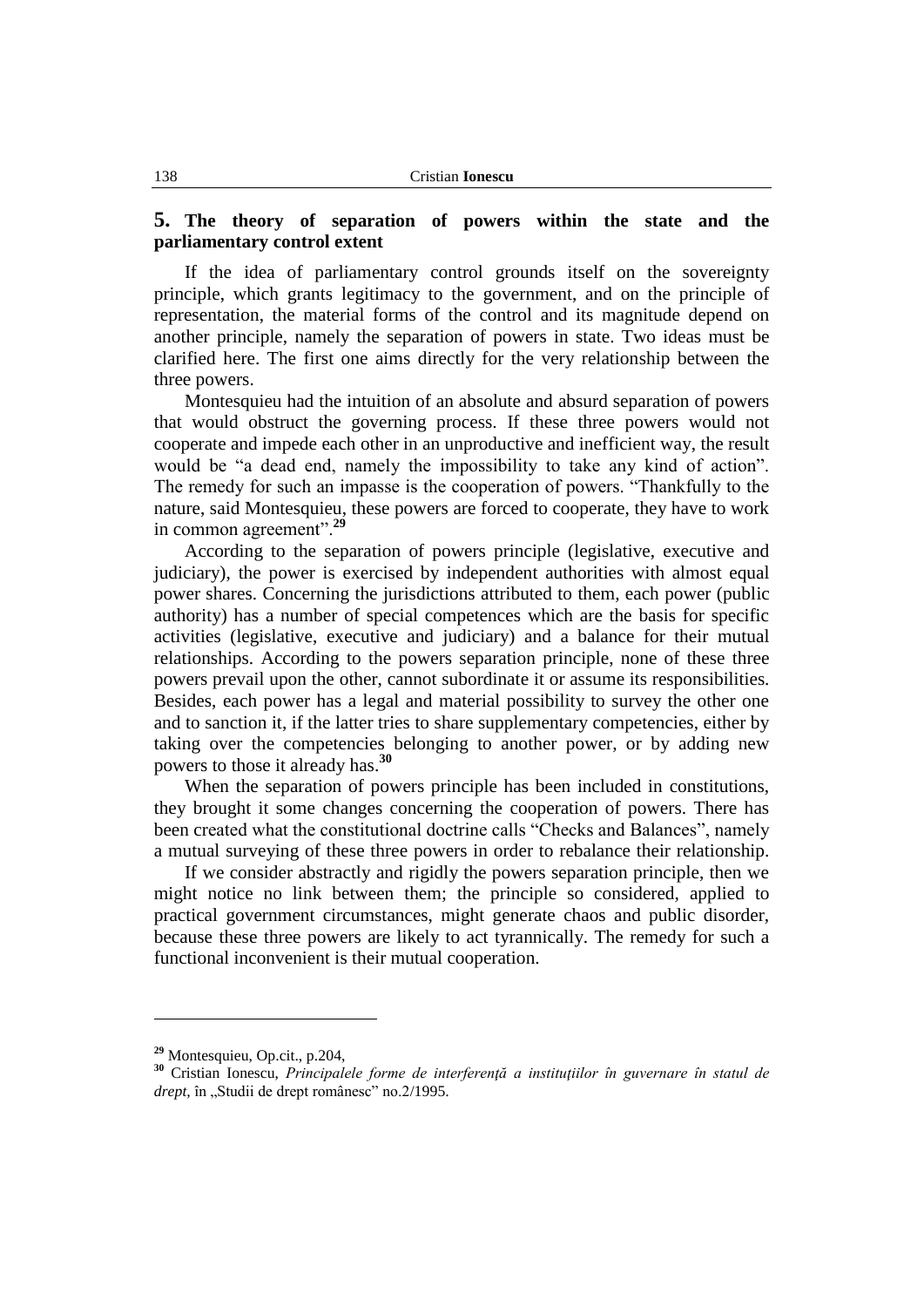The second idea sets the basis for the distinction between the presidential and parliamentary regime. Within presidential regimes the powers are strictly separated, therefore the methods of parliamentary control are limited. On the contrary, within parliamentary regimes one can find diverse forms of parliamentary control, comparing to those applied in presidential regimes.

During two centuries of application, the powers separation theory had different shapes in every political regime. Basically, one cannot find two states with identical types of powers separation or powers distribution. Even within the same state, during a more or less enduring historical evolution, there have been noticed some changes in the relationship between powers, for the benefit of one or another, although constitutional provisions concerning the distribution of powers remained untouched. Within USA constitutional practice, for instance, the relationships between powers, especially that between the executive and legislative, had a different evolution in every legislature and presidential mandate as well.**<sup>31</sup>** The legislative and executive powers exercise the so called enumerated powers (those powers expressly stipulated by the Constitution) and implied powers (those prerogatives that belong to the quality of legislative or executive function).

Concerning implied powers, the USA Congress or the President exercise different "powers", within the limits of their constitutional competencies, according to which they exert their influence upon other sectors.**<sup>32</sup>**

Interesting is the fact that the source of implied powers is the interpretation of Constitution"s different texts.

Therefore, using an extensive interpretation of some constitutional texts, the US President becomes "more powerful" than the Congress, without damaging the constitutional equilibrium between powers**<sup>33</sup>**. Of the same power disposes also,

<sup>&</sup>lt;sup>31</sup> The distinct aspect of this evolution is, as the case may be, the increase of President's personal powers, by assuming highly governing responsibilities (the theory of "personalization of power"), despite the Congress who tries not to use its constitutional competencies, or the Congress ascendancy upon an administration run by a "weak" president. See Arthur M. Schlesinger Jr., The Imperial Presidency, Houghton Mifflin Co., Boston, 1990, pp.378-392,

<sup>&</sup>lt;sup>32</sup> See Louis Fisher, Constitutional Conflicts between Congress and the President, Princeton University Press, 1985, pp. 18 - 27,

<sup>&</sup>lt;sup>33</sup> According to Article 1, Section 8 from the Constitution, the Congress has the right to declare war, but the President is the Commander-in-Chief of the Army and Navy, and of the Militia in several States, as well (Article I, Section 2). The Constitution, not disposing exactly and exhaustively the extend of this Presidential power, different Presidents used it, overruling the Congressional powers and disposing sending the American military in operations against other state, without the formal approval of the Legislative. In this way, it has appeared an uncontested right for the President to dispose, without the approval of the Congress, the sending troops abroad to defend the US national security or to defend the Americans" life. See Louis Fisher, op. cit., pp.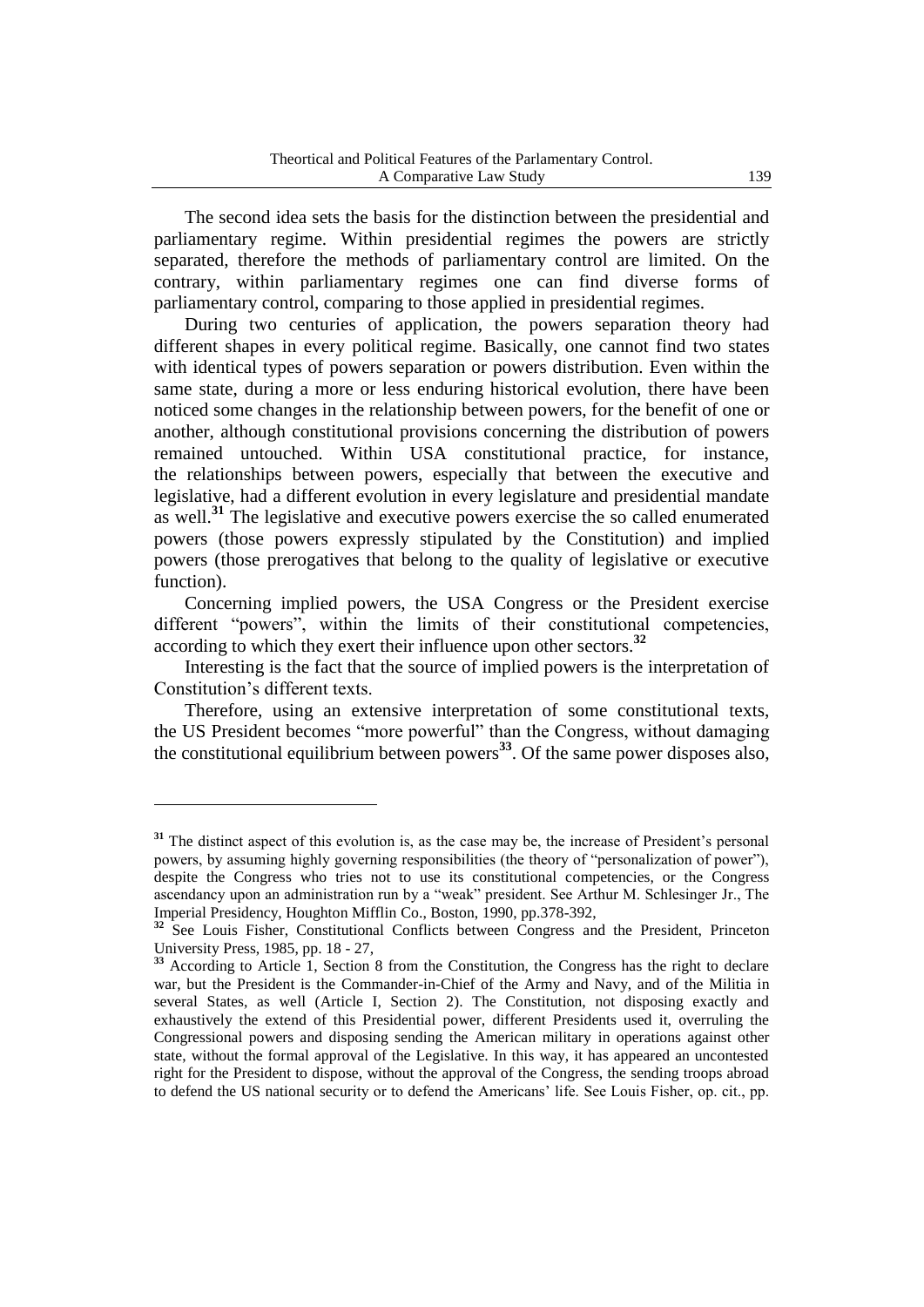theoretically, the Congress, which, for example, has the right to draft all the bills that might be considered necessary and appropriate for implementing the powers vested by Constitution (Article 1 Section 8 Clause 18). Constitution, without mentioning the laws concerned, the Congress is free to consider in this matter. In practice, nonetheless, the President has used, in most cases, the implied powers.

In the constitutional doctrine it is admitted, even by the possibility recognized for the Government, in parliamentary regimes, of assuming the responsibility in front of the Legislative on a bill or on a political program or on a declaration, the Executive has a preponderance over the Parliament, due to the fact using such a procedure, the Government, having the parliamentary support, imposes such a decision.

After the First World War, in many European countries, the Executive took measures for limiting the legislative power that went, in some instances, to suspend or dissolve the Parliament. After the Second World War, in the European Parliamentary regimes, the multiparty model was widespread; therefore no political party has succeeded to gain a majority of seats. In such a multiparty Parliament, in which no (political) party held the power, the political games took place in the Parliament; the minority Governments didn"t succeed to govern without consistent parliamentary support.

The French Constitution of 1946 acknowledged such a political reality, with significant consequences on the governing process: in theory, the powers of the French Parliament were substantial, but the divisions among political forces from it impeded the good governance. Therefore, the Constitutional Legislative from 1958 has sought to find an antidote to the Parliament preeminence, disposing a series of mechanisms to limit it<sup>34</sup>.

In the Parliamentary practice, the members of the French Legislative, especially the deputies, has countered the diminishing of the Legislator's role in its reports with the Executive, by de facto amplifying of their right to request information and control over the members of the Government and by increasing their influence on the decision took by the Executive power, as well<sup>35</sup>.

Nonetheless, even in the present, the French Constitutional doctrine considers that the role of the Executive power is primordial in comparison to that of the Legislative power. The main actor of the national policy is the Government that

<u>.</u>

<sup>284 –</sup> 289 and Johnny H. Killian (Ed.), The Constitution of the United States of America, Analysis and Interpretation, Library of Congress, Washington D.C., 1987, p. 463 sq.

<sup>&</sup>lt;sup>34</sup> For details, see Cristian Ionescu, Sisteme constitutionale contemporane, Ed. Sansa, Bucharest, 1994, pp. 119 sq.; Jean – Louis Quermonne, Le gouvernement de la France sous la V – eme République, Dalloz, Paris, 1983, pp. 52 – 56,

<sup>&</sup>lt;sup>35</sup> See Guy Carcassonne, La resistance de l` Assemblee National a l` abaissement de son role, in «Revue française de science politique», No. 4 – 5/1984.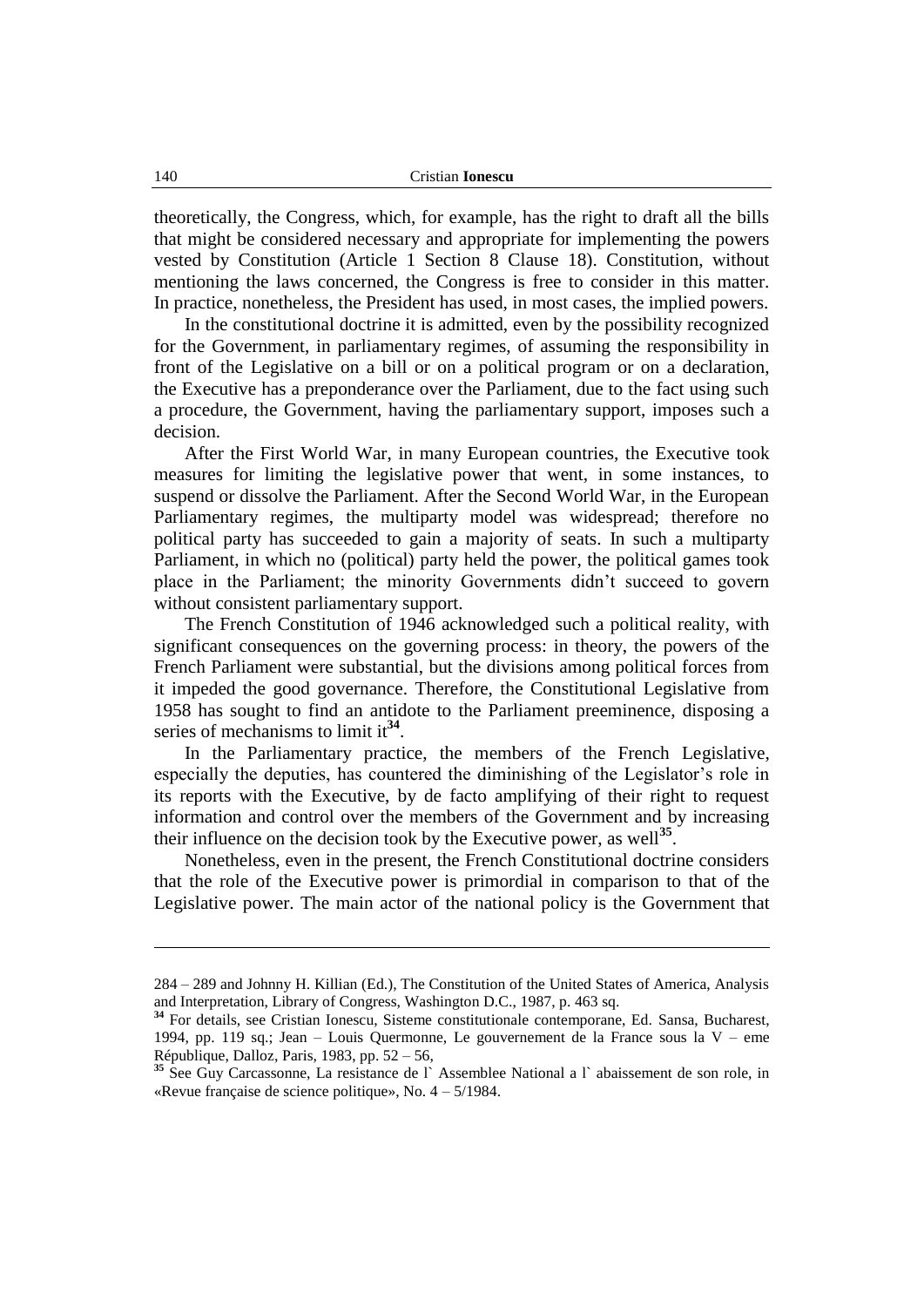determines and conducts the policy of the nation (article 20(1) of the Constitution of France). From this perspective, the role of the Parliament consists in adopting the bills (in fact in amending and adopting the bills summoned by the Government) and in exerting the Parliamentary control, and that of the Government in effectively exerting the political power according to the Governmental program sanctioned by the Parliament.

The concrete modes of Parliamentary control are different, according to the nature of the political regime. In the Presidential regimes, the legitimacy of the ministerial team is conferred by the President of the Republic, which is elected by universal and direct suffrage. Therefore, in these political regimes the question of the vote of confidence by the Parliament to the Government doesn"t occur, and the last one is politically responsible in front of the state chief. On the other hand, the Parliament has the right of control over the manner the budget is drafted and executed, right that is initially exerted by approving it and, later, by controlling its utilization. In a more general manner, the US Congress is directly interested in having an exact representation of the way the bills it adopts are executed and followed by the administration. The Congress materializes this power by its committees.

Another form of parliamentary control in the Presidential regimes consists in the opinion given by the High Chamber in appointing in public offices made by the chief of state**<sup>36</sup>**. The same Chamber has the power to give an opinion over the international treaties signed by the President**<sup>37</sup>** .

A particular form of control in the American political system is the impeachment procedure mentioned in Article 1, Sections 2 and 3, Clause 5 from Constitution), the House of Representatives shall "have the sole Power of Impeachment". When the President of the United States is tried, the Chief Justice shall preside.

In the House of Representatives, the impeachment decision is taken by simple majority of the members. For a high officer or the US President to be convicted, it is necessary the concurrence of two thirds of the members. The sanction consists in "removal from Office, and disqualification to hold and enjoy any Office of honor, Trust or Profit under the United States" (Article 1, Section 2, Clause 7)<sup>38</sup>.

**<sup>36</sup>** Cristian Ionescu, Regimuri politice contemporane, Ed. All Beck, Bucharest, 2004, p. 455, **<sup>37</sup>** Ibidem,

**<sup>38</sup>** For details see, Fred R. Harris, Paul L. Hain, op. cit., p. 39; Johnny H. Killian (Editor), op. cit., pp. 289 – 296. For the "Watergate" scandal, in which the President Nixon was accused of involvement in a burglary, reason for he resigned, see L` Affaire du Watergate et la chute du President Nixon, in "Problémes Politiques et Sociaux", "La Documentation Française", No. 241 from  $4<sup>th</sup>$  October 1974.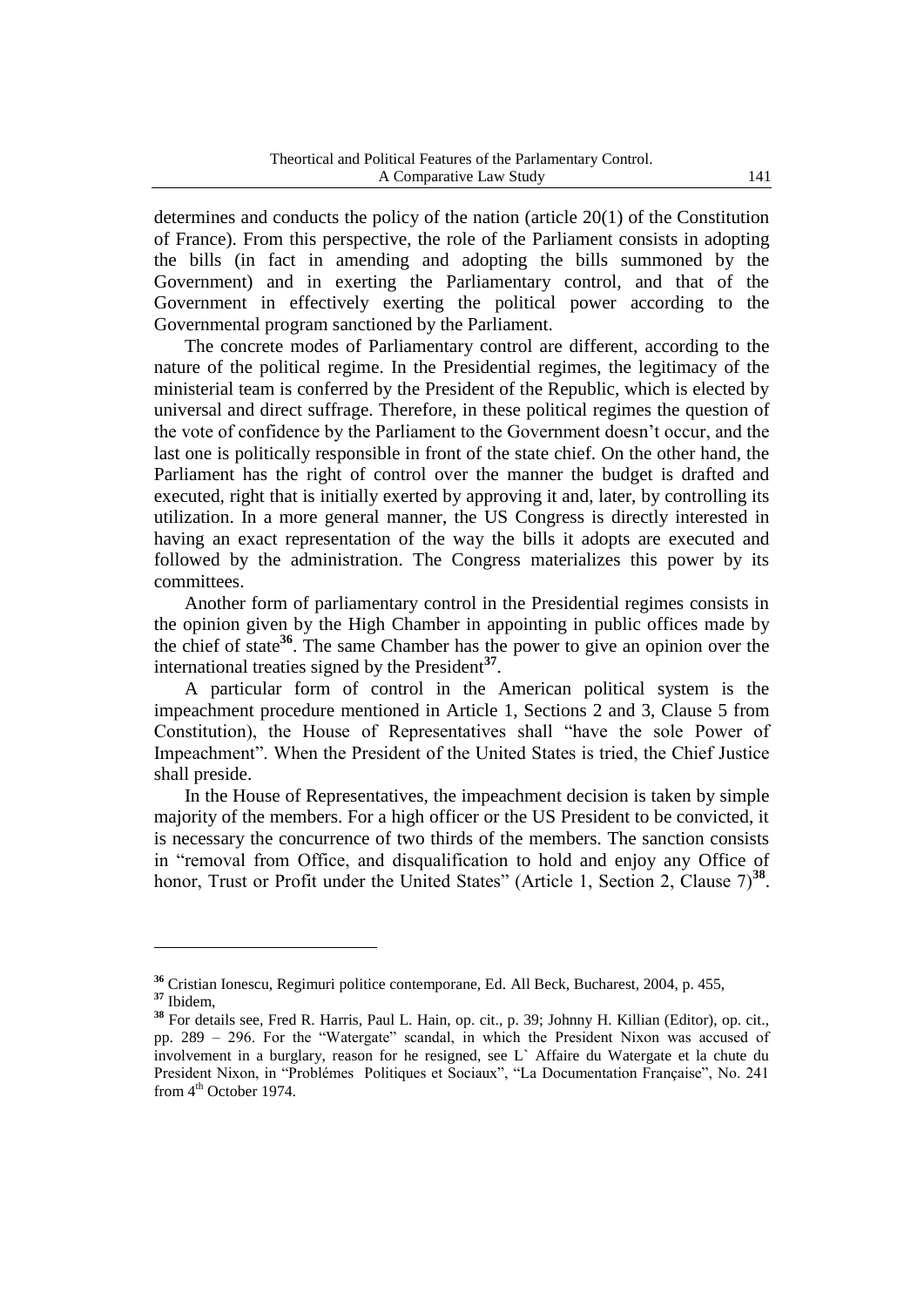The impeachment is motivated by committing crimes of treason, bribery, or other high crimes and misdemeanours.

The Congress has the Constitutional right to demand information from any agency of the Administration<sup>39</sup>. Obviously, some information is obtained with difficulty, and sometimes the Congressional power is challenged by the Administration. In such situations, the last resort is held by the judiciary.

In the parliamentary regimes, the reports between the representative Assemblies and the Government are much more diversified, compared with the presidential regimes. The essential character of this political regime consists in the high degree of equilibrium and interference between Parliament and its bodies, on one hand (Assemblies/Chambers; Parliamentary committees) and Government, on the other hand. The modes of interference are different, the Constitutional framework of occurring coming near the violation of the autonomy and independence of the high bodies, implied in this junction fully legal: Parliament and Executive (the chief of state and the Government)**<sup>40</sup>**. The type of parliamentary political regime might be defined as that form of governance based on the representative regime and the slim separation of powers in which a continuous collaboration between the Legislative power and Executive, employing the Cabinet of Ministers, that shares the burden of governance with the state chief, but that cannot govern without the continuous confidence of the Parliament, and that is politically responsible in front of it, is shared<sup>41</sup>.

From this theoretic perspective, consacrated in institutional formula derived from the Constitutions, the modes of parliamentary control are various, starting with the vote of confidence in the Government and ending with its dismissal, as a result of putting and voting of a motion of no confidence against it.

In the parliamentary regimes, the control exerted by the representative Assemblies on the Government might be done in four modes: addressing questions to the members of Government, interpellations, establishing the inquiry committees and putting and voting of a motion of no confidence that questions the initial confidence accorded to the Government**<sup>42</sup>** .

In the United Kingdom, the ministerial responsibility consists in the power of the House of Commons of demanding the members of the Government to report

<sup>&</sup>lt;sup>39</sup> A pertinent analysis on the modes of the Congressional access to information held by the Executive power is done by Richard Ehlke, Congressional Access to Information form the Executive: A Legal Analysis, Congressional Research Service, Library of Congress,  $10<sup>th</sup>$  March 1986, Washington D.C.

**<sup>40</sup>** Cristian Ionescu, Tratat de drept constitutional, Ed. All Beck, Bucharest, 2003, p. 270,

**<sup>41</sup>** Maurice Hauriou, Précis de droit constitutionnel, Sirey, Paris, 1923, p. 413,

**<sup>42</sup>** Bernard Chantebout, Droit constitutionnel et science politique, Armand Colin, Paris, 1999, p. 583.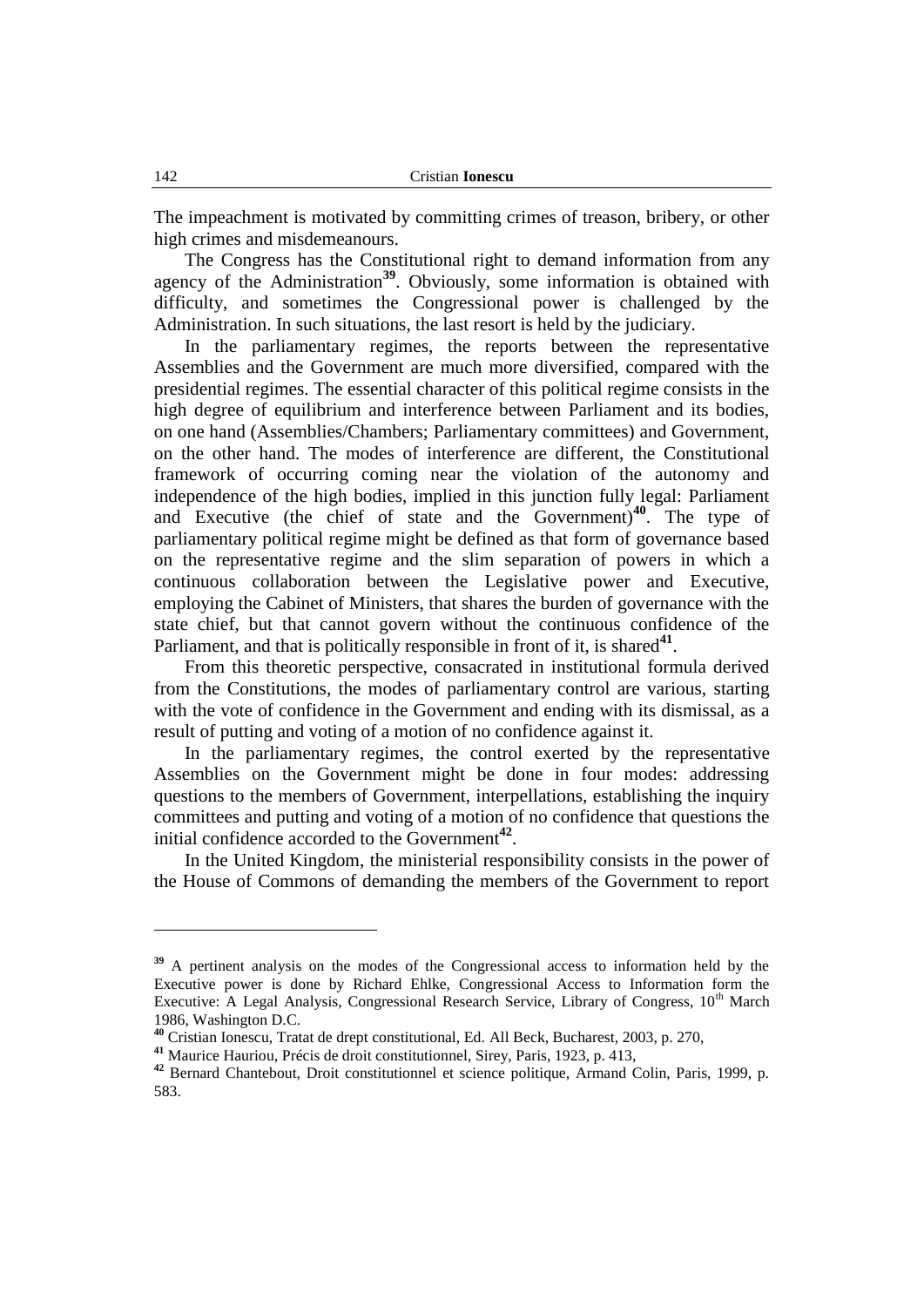in front of it on the way they accomplish their tasks. Ministers are politically jointly responsible for the general activity of the Government. They may be individually responsible for committing acts that are incompatible with the function they accomplish. If a minister has lost the confidence of the House of Commons for political reasons or exclusively for personal reasons, he is forced to resign. Supplementary, ministers might receive questions and interpellations**<sup>43</sup>** . In Germany, the content and the characters of the political responsibility of the Government are determined by the parliamentary nature of the political regime.  $(\ldots)$ 

At the same time, in order to avoid exaggerate exercise by Parliament of parliamentary control instruments, which might lead to instability of cabinets, in practice there is a certain rationalization of parliamentary control. That is not about, in this case, any resemblance with Parliament rationalization imposed by French Constituent in 1958.

The political responsibility of the federal Government in front of the Parliament may be assumed in two ways. In the first case, the Prime-minister (Chancellor) asks the Bundestag for a confidence vote. Confidence granting should be voted by the deputies majority. In contrary case, the Chancellor has the right to present to the President of the Republic, during 41 days from the vote result, the proposal for dissolving the Bundestag and organizing of anticipated general elections**<sup>44</sup>** .

It is interesting to mention that the Bundestag, in accordance to the Fundamental Law, may designate, during a period of 41 days from the nonconfidence vote, a new Prime-minister, removing the danger of dissolution by a Chancellor who has no longer its confidence. In the case the Federal President does not answer to the Chancellor`s demand to dissolve the Bundestag and this Chamber does not designate a new Chancellor, the Chancellor who has been rejected by vote of non-confidence can ask the President to declare the state of legislative necessity with the Bundesrat`s consent. We have to mention that the declaration of legislative necessity state is a measure against the Bundestag which cannot be disputed.

The constitutional cause of legislative necessity state consists into Government`s right to adopt, in an urgency regime and not only with the approval of the Bundesrat, a law with primary content for determined six months period.

In the second case, the Bundestag may adopt a non-confidence motion against the Government, fact that leads to the removal of Government.

**<sup>43</sup>** Questions, House of Commons, London, 1994, p. 3,

**<sup>44</sup>** Cristian Ionescu, Regimuri politice contemporane, All Beck Publishing House, Bucharest, 2004, p.201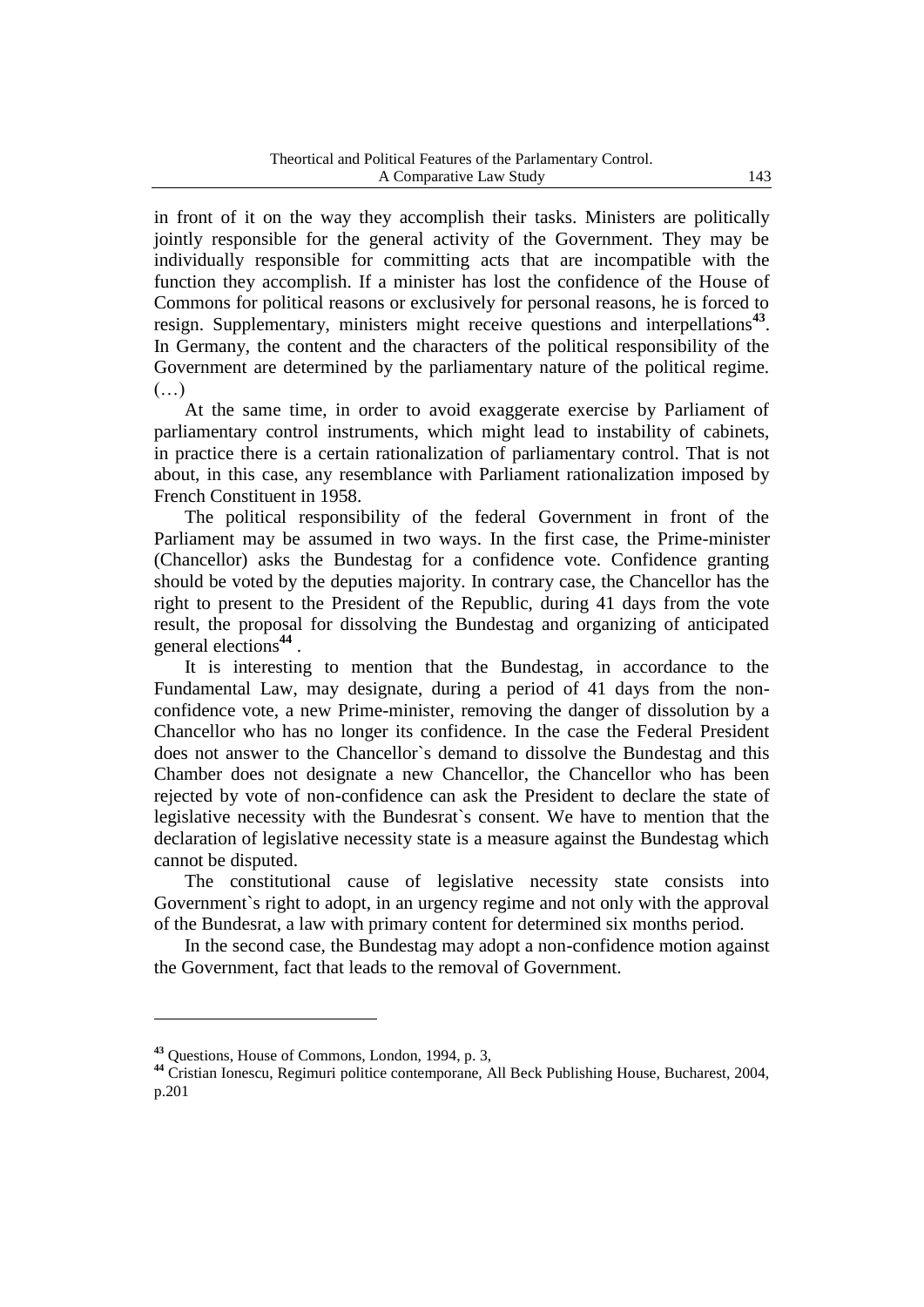In order to produce the same effects, the motion must be voted by the majority of deputies. In the content of the approved non-confidence motion it will be mentioned the successor of the rejected Chancellor. The appointment through a non-confidence motion of a new Prime-minister instead of rejected predecessor is an interesting and original formula which presents the advantage of avoiding new expensive elections, and also political pressure generated by the proposal of a new candidate for the federal Chancellor position**<sup>45</sup>** .

The parliamentary control is also exercised by means of questions from members of Parliament for Government`s members, as well as by control committees (at the request of  $\frac{1}{4}$  of the Bundestag's members) or enquire committees.

Within the Italian constitutional system, the parliamentary control of Government activity is regulated by the Constitution in accordance to the parliamentary regime characteristics. Therefore, the Government has political responsibility in front of the two legislative Chambers. The ministers have a collective responsibility for the general activity of the Cabinet and a personal responsibility for their ministries.

Other ways of parliamentary control are questions, interpellations and investigations. The question consists into a written demand which a deputy or a senator presents to the Government or minister, in order to obtain information from Government, respectively that the minister has known about certain facts and measures which he intends to adopt in that matter**<sup>46</sup>**. The answer may be discussed by the member of Parliament who formulated that question.

The interpellation consists in a question addressed to the Government or to a member of the Cabinet regarding the motives which laid to a political decision taken by the Cabinet on a determinate issue. The answer to the interpellation is considered an official position on behalf of the Government. If a member of Parliament who has sent the interpellation is not satisfied with the given answer, he may start a special procedure to transform his interpellation into a nonconfidence motion**<sup>47</sup>**. That motion will be debated in a session of the Chamber to which the member belongs and will be finalized by vote.

In accordance to article 82 of the Italian Constitution, each Chamber may decide the establishment of parliamentary enquires for public interest issues.

The investigation will be conducted by a committee which composition will show the political configuration of that Chamber. The constitutional text authorizes that the committee may conduct investigations and enquiries and use particular ways

**<sup>45</sup>** This constitutional formula has taken by the Spanish Constituent in 1978

**<sup>46</sup>** Pasquale Ciriello,Le regime politique de l`Italie, in Genoveva Vrabie (coord). "Les regimes politiques des pays de l'UE et de la Roumanie", Official Journal, Bucharest, 2002, p.265 **<sup>47</sup>** Idem. p.266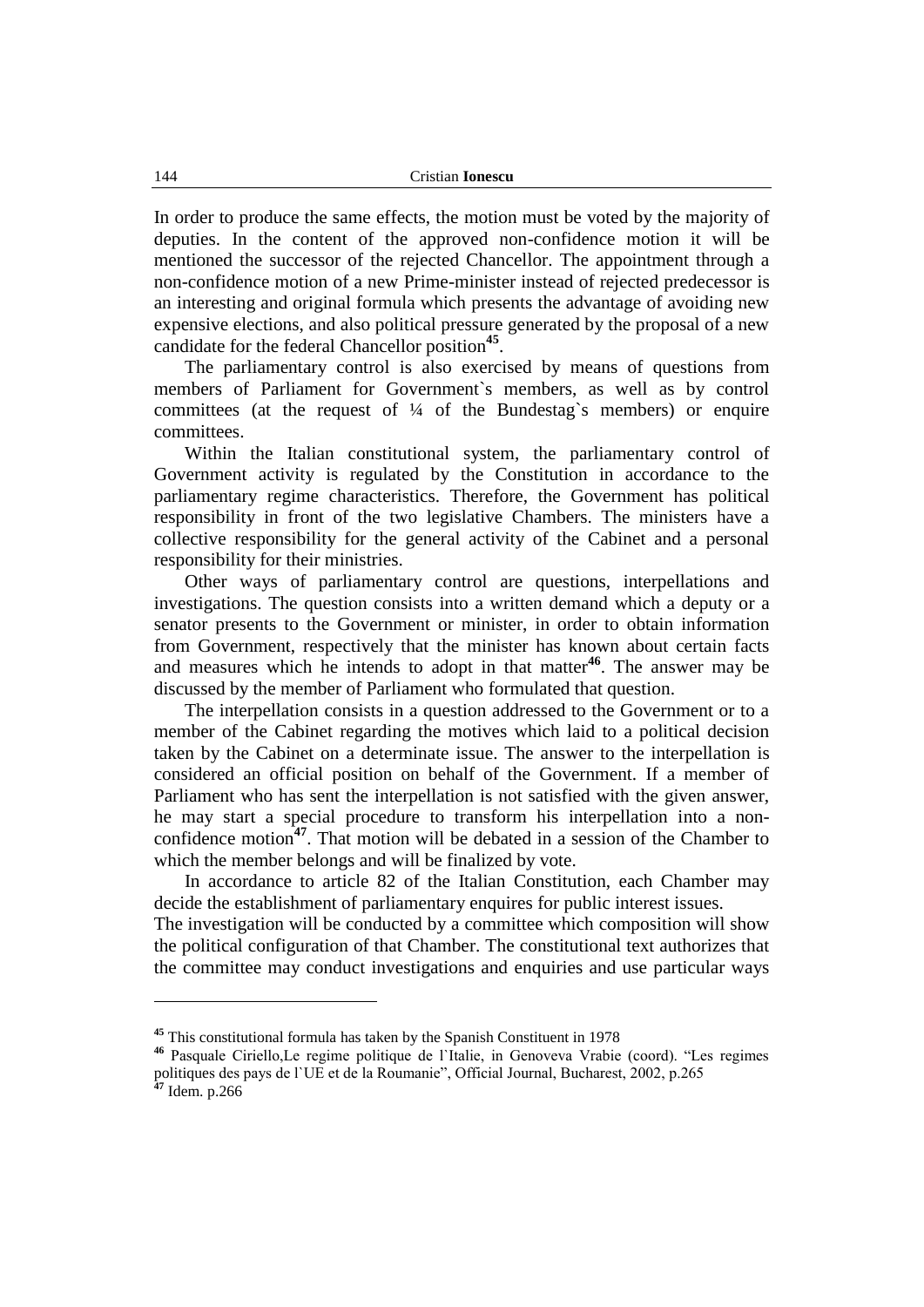of judiciary authority. Nothing can stop these two Chambers to decide the establishment of mixed parliamentary committees, composed by deputies and senators. The enquire committees have the right to quote and hear different persons and to analyze that probation evidence. If the enquires which follow conducted by the committee result into committing offences, it may be initiated the criminal procedure. In this case, the Constitutional Court has decided that the enquires files of parliamentary committee should be presented to the competent judiciary authority**<sup>48</sup>** .

The most efficient parliamentary control instrument is the motion of censure, which determines the Government resignation. The motion can be filed by one tenth of the deputies or senators number and must be motivated. Three days after submission, the motion is discussed and subjected to the roll-call vote of the respective Chamber"s members. For passing the motion, the vote of this Chamber relative majority is necessary.

The Italian Government can assume on own initiative its responsibility in front of any of the two Chambers for a bill, an amendment or a governmental decision**<sup>49</sup>**. Art.94, par (4) of the Constitution stipulates that the negative vote of one of the two Chambers for a Government proposal does not have as a compulsory effect its resignation. The Prime-minister and the Government members can be accused by the Parliament, during a joint sitting, for offences committed in the exercise of their functions. The Parliament has also the possibility of overseeing the Executive by means of its competence of ratifying the international treaties signed by the Head of the State; during the state of war the Parliament can confer special powers to the Government.

With regard to the French Parliament control prerogatives on Government, we must take into account the semi-presidential character of the political regime. Therefore, according to the Constitution, the Prime-minister, after deliberation by the Council of Ministers, may commit the Government"s responsibility before the National Assembly with regard to its programme or to a statement of general policy (Art.49, par 1 of the Constitution), such a procedure is characteristic for the parliamentary regimes. The Constitution also provides for the Prime-minister the possibility to commit the Government responsibility in front to the National Assambly upon a text (Art.49 par 3 of the Constitution).

The Constitution also stipulates, in Art.49, par. 4 that the Prime-minister has the competence to request the Senate to approve a statement of general policy. It can be noticed that in this last case the problem of Government responsibility

**<sup>48</sup>** Philippe Lauvaux, Les grandes democraties contemporaines, France University Press, Paris, 1998, p.698,

**<sup>49</sup>** O. Duhamel, Droit constitutionnel et politique, Seuil, Paris, 1994, p.579.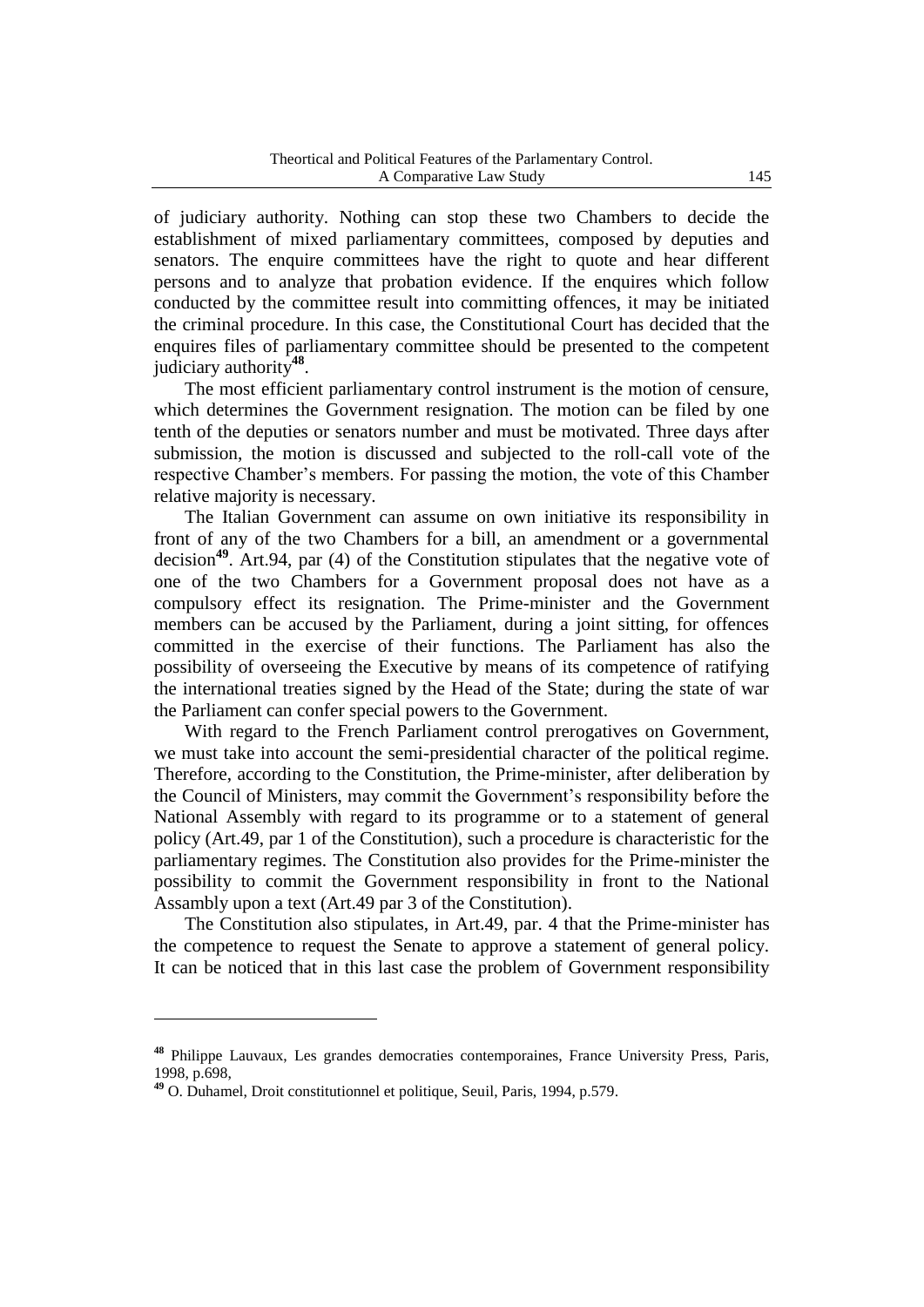commitment cannot be raised, and the Senate refusal does not determine the Government resignation.

It's interesting to notice that the Senate does not exert a political control over the Government**<sup>50</sup>**. Due to the political regime character, the parliamentary control is more attenuated compared to that exerted in states with parliamentary political regime, limiting itself to the parliamentarians information with various aspects of the Government's activity. The members of the two legislative Chambers exert the right to be informed by means of the oral and written questions addressed to the Government members.

The procedure of written questions is not mentioned in any Constitution nor in the constitutional legislation; it is the result of a parliamentary tradition inaugurated at the beginning of the  $XX<sup>th</sup>$  century, and introduces in the two regulations of the legislative assemblies. According to the Chambers, regulations the written questions upon the Government general policy shall be addressed to the Prime-minister.

The members of the Parliament are totally forbidden to address personal reproaches to the implied persons. The questions are submitted to the Chamber"s Speaker, who notify them to the Government. These questions are also published in an official publication. The answers are sent in the same way within a certain period. The ministers can dodge the obligation of answering the questions, declaring in writing that this refusal is meant to defend a public interest.

The oral questions are stipulated by Art. 48 par. 2 of the Constitution. They are included on the Chamber agenda by the Presidents Conference. According to the parliamentary practice, the oral questions can be simple or followed by debates. In the case of oral questions, the minister answers the question and the involved parliamentarian has the right to make references concerning the given answer. In fact, a verbal exchange between the parliamentarian and the Government representative takes place.

According to Art. 156 of the National Assembly Standing Orders, if a deputy wishes to address the Government an interpellation, he will inform the Assembly President about his intention, during a public sitting. At the interpellation request, it must be added the motion of censure. The Assembly Standing Orders stipulates that the interpellation and motion of censure must be presentated to the Assembly"s members, by notification and written announcement; after that they are included on the agenda for debate. Although formally provided for, this procedure was very rarely applied since the coming into force of the actual Constitution. For the initiation of a motion of censure, Art. 49 of the Constitution is resorted to.

**<sup>50</sup>** This conclusion arise from art.49 par 1 from Constitution.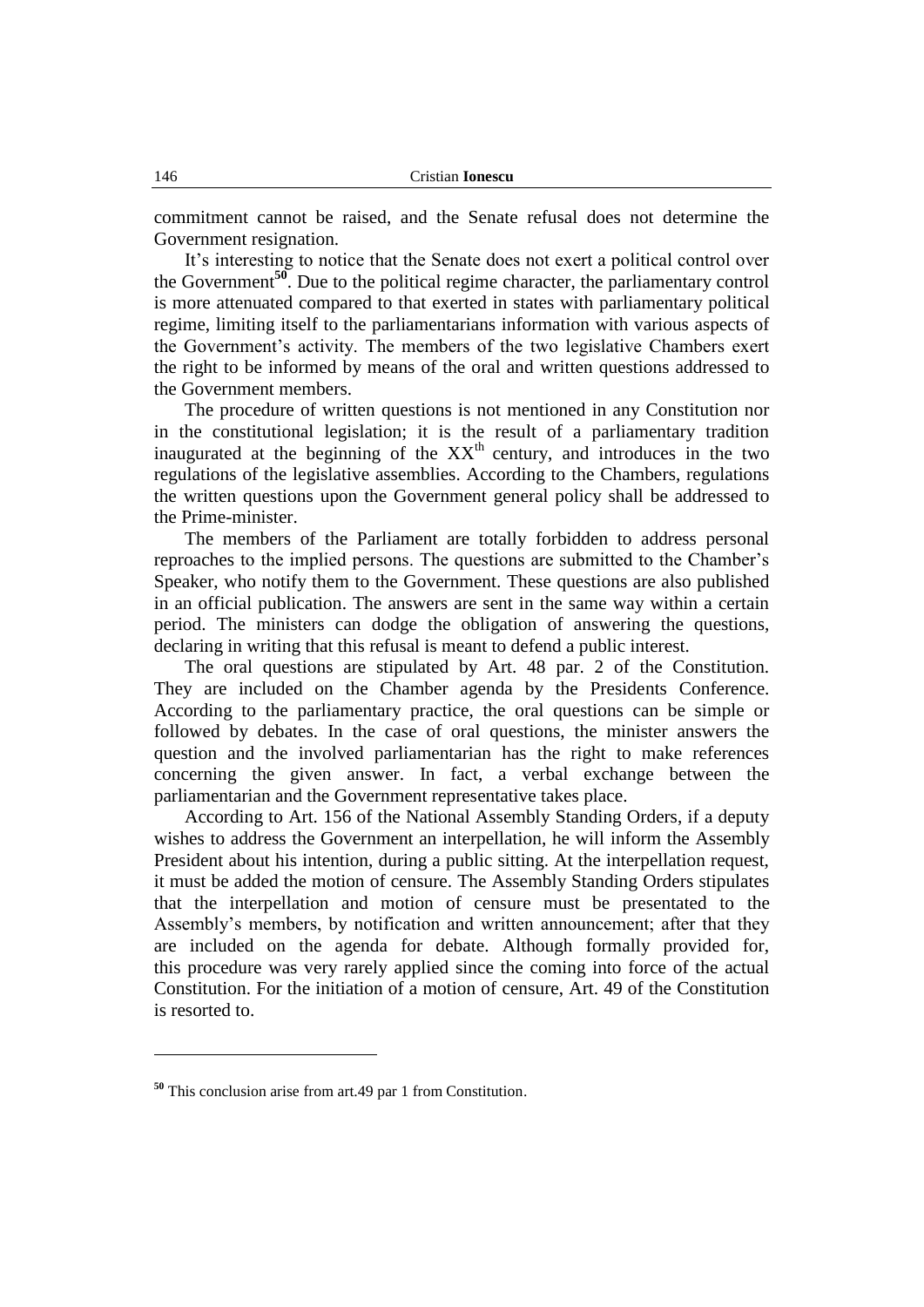Another modality of control is the parliamentary inquiry achieved by the inquiry committees. The parliamentary inquiry consists of investigations ordered by the Chambers regarding any problem.

The Constitution has established an essential difference between the parliamentarians right to be informed and to investigate and their right to censure the Government's activity. According to Art. 49 par 1 of the Constitution, the Prime-minister requests practically from the National Assembly a vote of confidence for the Government programme or for a statement of general policy.

The result of the favorable vote is known as simple confidence ("confiance simple"). Confidence is granted by the deputies relative majority vote.

According to Art. 49 paragraph (2) of the Constitution, the National Assembly raises the issue of the Government's responsibility by passing a motion of censure**<sup>51</sup>**. It should be kept in mind that this motion is submitted on the deputies" initiative. The motion is admitted if it is signed by one tenth of the total number of deputies (50 deputies). The motion"s voting takes place within 48 hours after the motion was introduced. For being adopted the motion must be voted by the majority of the deputies. If the motion is rejected, the deputies who signed it cannot initiate another motion during the same session, except the case in which the Prime-minister commits the responsibility of the Government on a text, in front of the National Assembly.

*Besides the simple motion, it is known another type of motion, resulting from the correlation of commitment by the Prime-minister of the Government responsibility in front of Deputies Assembly with motion of censure. The legal basis of this procedure is Art. 49 paragraph (3) of the Constitution, according to which the Prime minister, after deliberation by the Council of Ministers, may engage the Government responsibility. In this case, the text is considered adopted, unless the motion of censure, introduced within the subsequent 48 hours after the responsibility commitment, is voted by the deputies majority.*

## **6. The citizen's perception concerning the seriousness and efficiency of the parliamentary control**

The constitutional and statutory texts, the parliamentary custom establishing and making possible the representative assemblies action of checking the governmental activity, express the sovereign will of the Constituent Assemblies.

The exertion of the parliamentary control, according to the respective texts and to the parliamentary traditions imposes itself as a condition of honesty and civic morality, as a proof of respect for the confidence granted by the electoral body to the Elective Assemblies. The parliamentarians, as representatives of the

**<sup>51</sup>** This motion is known under title of "simple motion".